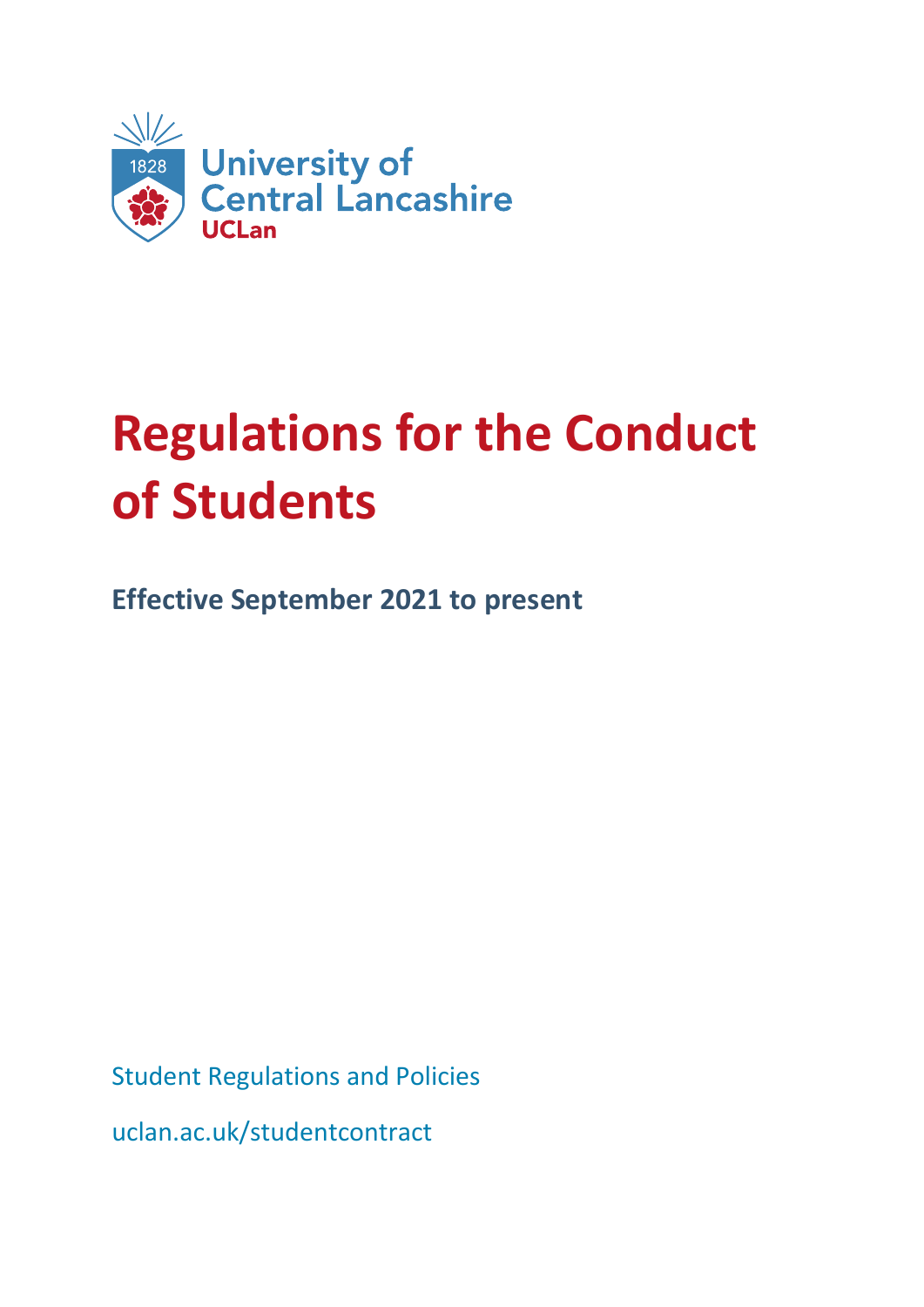# **UNIVERSITY OF CENTRAL LANCASHIRE**

# **Regulations for the Conduct of Students**

## **A. INTRODUCTION**

These Regulations meet the requirements of the Articles of Government of the University that the University Board should make rules about the conduct of students.

They apply to any student admitted or enrolled by the University to follow a programme of studies, including any student on a placement, field trip or an authorised interruption of studies, and any elected officer of the Students' Union. Students who are enrolled for a University award at a partner institution are also subject to the regulations related to the conduct of students of the partner institution.

Under the Articles of Government, the Vice-Chancellor is responsible for the maintenance of student discipline, including the suspension and expulsion of students on disciplinary grounds. The Vice-Chancellor has delegated responsibility for student disciplinary matters to the following designated staff: Academic Registrar; Executive Deans and Heads of School at the Preston Campus; and to the Director(s) of other University campuses. The Director of Student Services has delegated responsibility for matters under the Fitness to Study Procedure. All references in these Regulations to these post-holders will include their appointed nominee.

Students are required to familiarise themselves with these Regulations and other University regulations, rules, procedures and policies at: [Student Policies and Regulations -](https://www.uclan.ac.uk/legal/student-policies) UCLan

## **B. GENERAL STUDENT REGULATIONS**

#### **B.1 Enrolment**

Students are required to enrol or re-enrol for each successive academic year or other relevant part of a course as determined by the University. Before being permitted to enrol or re-enrol, students are required to pay fees due in accordance with the Tuition Fee Policy or produce evidence of financial support to cover their fees. All students must produce at or before enrolment, evidence of having satisfied the relevant entry requirements. Enrolment shall not be complete until such evidence has been accepted by the University. Persons who are not enrolled as students shall have no right of access to University facilities as students. Once enrolment is completed, a person is deemed to continue as a student until the end of the course or until re-enrolment is required, unless the student:

- i. is withdrawn from the course following a recognised assessment process under the Academic Regulations;
- ii. is withdrawn or expelled from the University in line with any of the published regulations or procedures at [Student Policies and Regulations -](https://www.uclan.ac.uk/legal/student-policies) UCLan
- iii. withdraws from the course;
- iv. is withdrawn following the decision of UK Visa and Immigration (UKVI), in the case of an international student.

Students must notify the University of any changes occurring during the academic year in the information supplied at enrolment or re-enrolment, in particular, changes to local address. Such changes should be made via MyUCLan.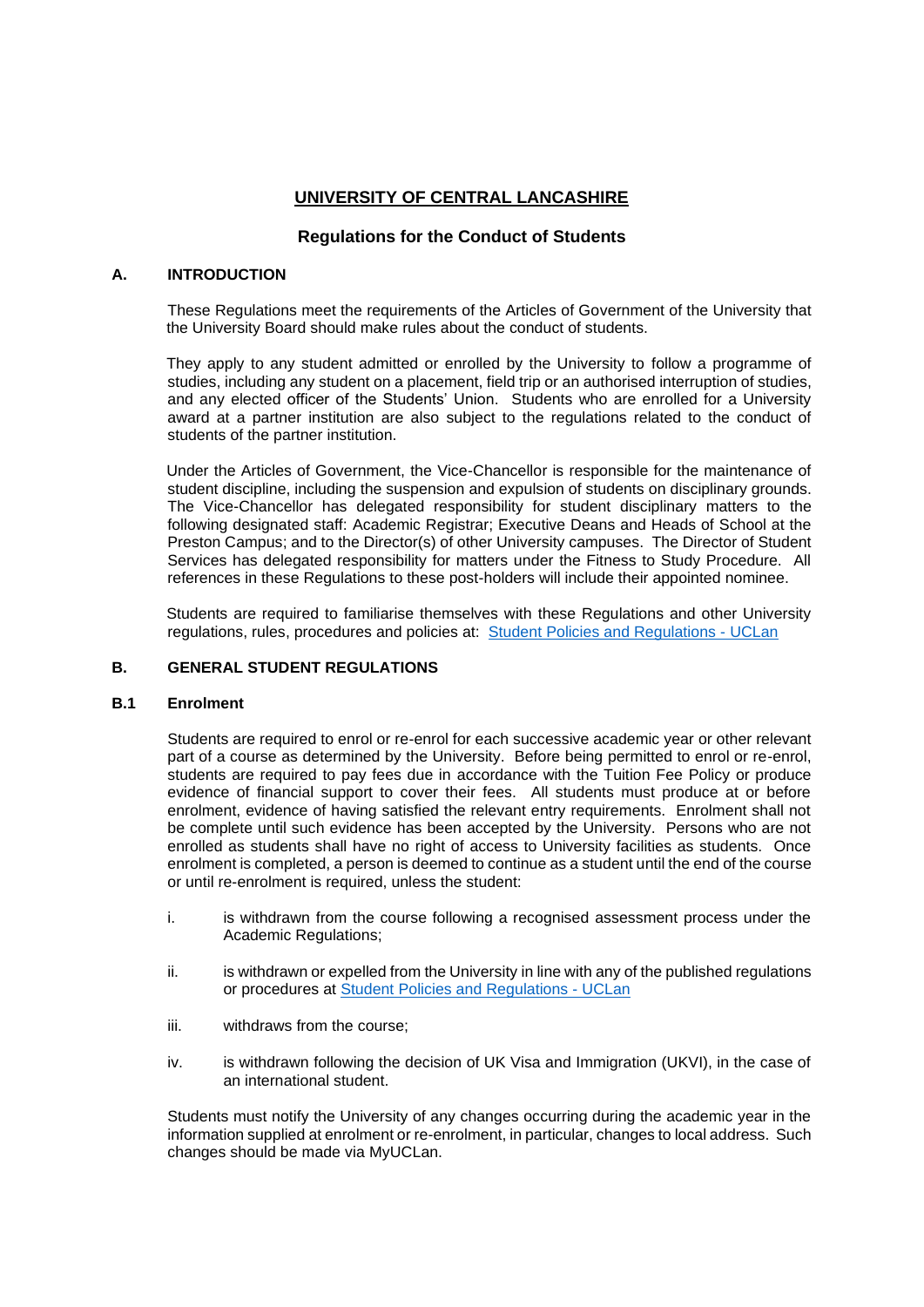#### **B.2 Criminal Convictions during the Enrolment Period**

Students on general University courses are required to declare any relevant criminal convictions, cautions or warnings that they become subject to during their period of enrolment to their Head of School. This is to enable the University to safeguard its community. Relevant convictions include those for offences against the person whether of a violent or sexual nature, or convictions for commercial drug dealing or trafficking.

The Head of School will decide whether there are any implications in relation to the student's course or their standing with the University. The University may take action where the conviction contravenes the Student Disciplinary Regulations. The failure to disclose a relevant criminal conviction during the enrolment period may constitute a disciplinary offence.

Any disclosure information relating to a criminal conviction will be handled in accordance with data protection legislation and advice from relevant external agencies.

Students on professionally regulated courses are required to declare all criminal convictions that they become subject to during their period of enrolment including cautions, warnings, bind-over orders and spent sentences, and should consult course regulations.

#### **B.3 Safety**

Students are required to take reasonable care for the health and safety of themselves and of others who may be affected by their activities. Students shall not endanger themselves or others by intentionally or carelessly interfering with, or misusing, any article, substance or material provided by the University or on its premises, or whilst engaged in associated activities e.g. a field trip or work placement. Students shall use any protective equipment provided, and ensure, so far as it is reasonably practicable, that they understand and abide by safe systems of work and any safety procedures and regulations established by the University and Schools in connection with any of its activities.

In seeking to enhance the safety of the University community, the University's premises are monitored by CCTV surveillance equipment. Footage from CCTV cameras may be used in proceedings under the Student Disciplinary Procedure or in any criminal proceedings.

#### **B.4 Tuition Fees**

Students' attention is drawn to the prevailing Tuition Fee Policy. If a student has not paid their tuition fees or made satisfactory arrangements, the University may apply one or more of the penalties in the Tuition Fee Policy. Students who withdraw or are withdrawn from a course of study will be subject to the terms of the Tuition Fee Policy. Students who are experiencing financial difficulties may access University support services.

#### **B.5 Non-Tuition fee debts**

If a student has failed to pay an account or make satisfactory arrangements, the University may withdraw services of the same type (for example withdraw library facilities in respect of outstanding library fines) until the outstanding amount is settled. Where the debt relates to outstanding accommodation charges, the University reserves the right to bring the accommodation contract to an end as provided for in the Conditions of Residence. Where appropriate, the University may pursue a debt claim through the Courts in respect of the outstanding amount and appoint debt collectors to enforce any judgment obtained.

#### **B.6 Academic Regulations**

Students should be familiar with the University's Academic Regulations and associated Assessment Handbook and the assessment regulations applicable to their course. Students on professional courses should note that there may be specific regulations associated with these. The Academic Regulations apply to any student attending a course of study of the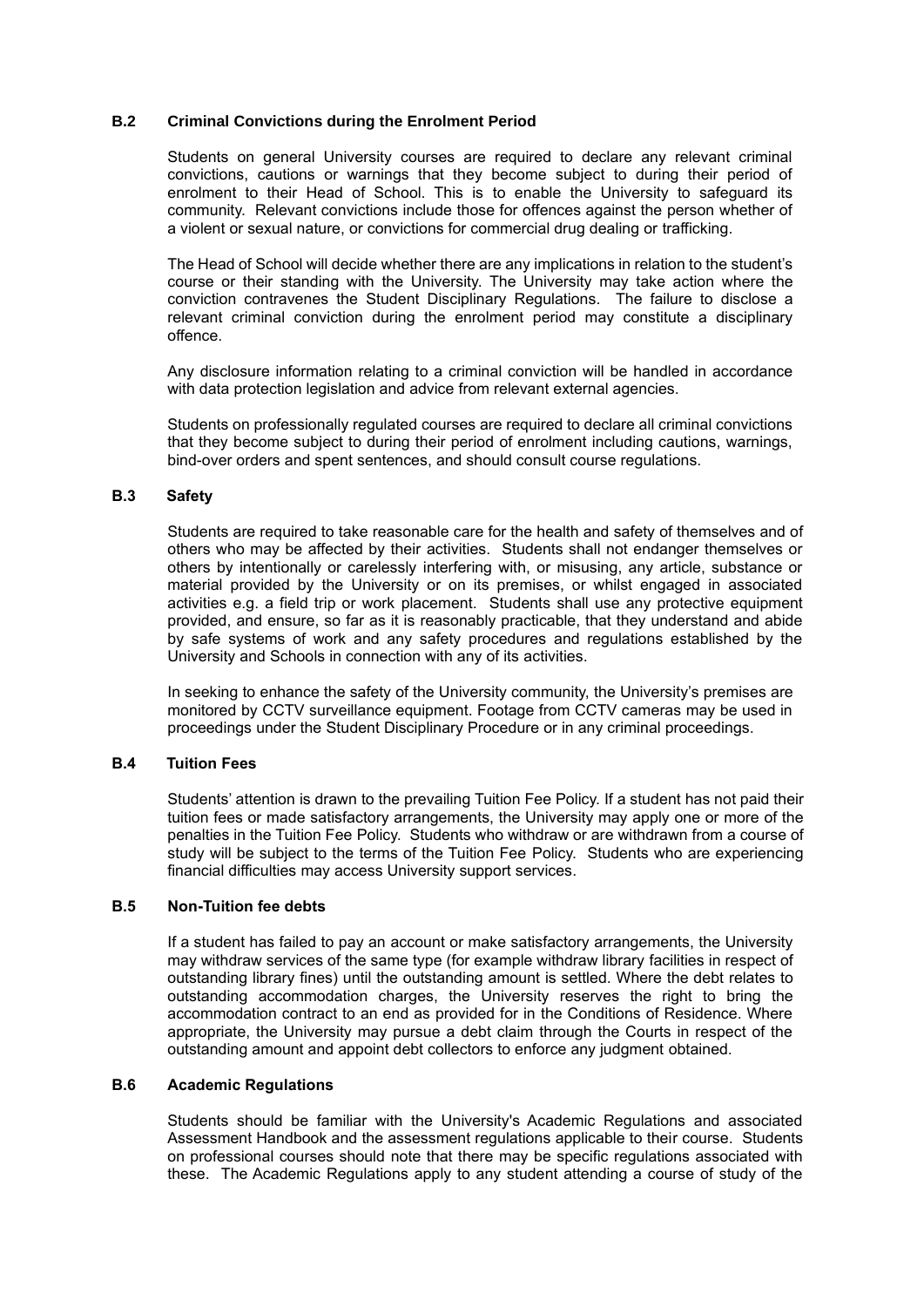University whether the student is attending the University and/or another educational institution or organisation.

Allegations of academic misconduct e.g. plagiarism, collusion, cheating or re-presentation of work, will be investigated and the procedures and penalties in the Academic Regulations and associated Assessment Handbook will apply.

The University uses an electronic plagiarism detection service which involves uploading, storing and cross-referencing work against all other material (including the work of other students).

#### **B.7 Local Rules and Conditions**

There are Rules for the Use of the Library and Rules for the Use of IT Facilities. Students in University-managed accommodation are also subject to the Conditions of Residence. Serious or repeated breaches of these local Rules and Conditions may be referred for action under the Student Disciplinary Procedure. Where a student has received a Final Accommodation Warning in accordance with the Conditions of Residence, this will be copied to their Head of School and the Academic Registry. Any further incidents of misconduct will be considered under the formal stages of the Student Disciplinary Procedure.

#### **B.8 Fitness to Practise Procedure**

Students on professionally regulated courses which lead directly to, or which satisfy the conditions of a professional qualification will also be subject to the Fitness to Practise Procedure. This will be specified in course regulations and student handbooks with reference to the relevant professional, statutory and regulatory body (PSRB) code. In the event of an alleged breach of the Code of Conduct, the matter may be referred in to the Fitness to Practise Procedure at any point where it raises questions about a student's fitness or suitability for a particular profession.

#### **B.9 Fitness to Study Procedure**

Where there are concerns about a student's health, wellbeing or behaviour which raise questions about their fitness and suitability to study, the Fitness to Study Procedure will normally be applied. The Student Disciplinary Procedure may be invoked where a student's behaviour poses a risk of harm to themselves or others, and/or where a student does not engage positively with supportive interventions. Advice will be sought from Student Services to ensure that the decision is informed by a clear understanding of the relevance of the student's health to the misconduct and to ensure that the student is supported and any adjustments are made to the process, as appropriate.

#### **B.10 Reasonable Adjustments**

Where a student has declared a disability to the University, all reasonable endeavours will be made to ensure that: a. information about regulations, procedures and policies is available in appropriate formats; and b. reasonable adjustments are made to any disciplinary or other proceedings to accommodate their needs.

#### **C. STUDENT DISCIPLINARY REGULATIONS**

The University is committed to providing a learning environment that is conducive to the academic and social wellbeing of the University community. We will aim to provide all students with the support and guidance they need to achieve success.

All students undertake to abide by the University's regulations, rules, procedures and policies, including the standards of behaviour detailed in the following Code of Conduct, when they enrol at the University. The University will not condone or tolerate behaviour which may adversely affect the good standing of the University, its staff, students or the wider community.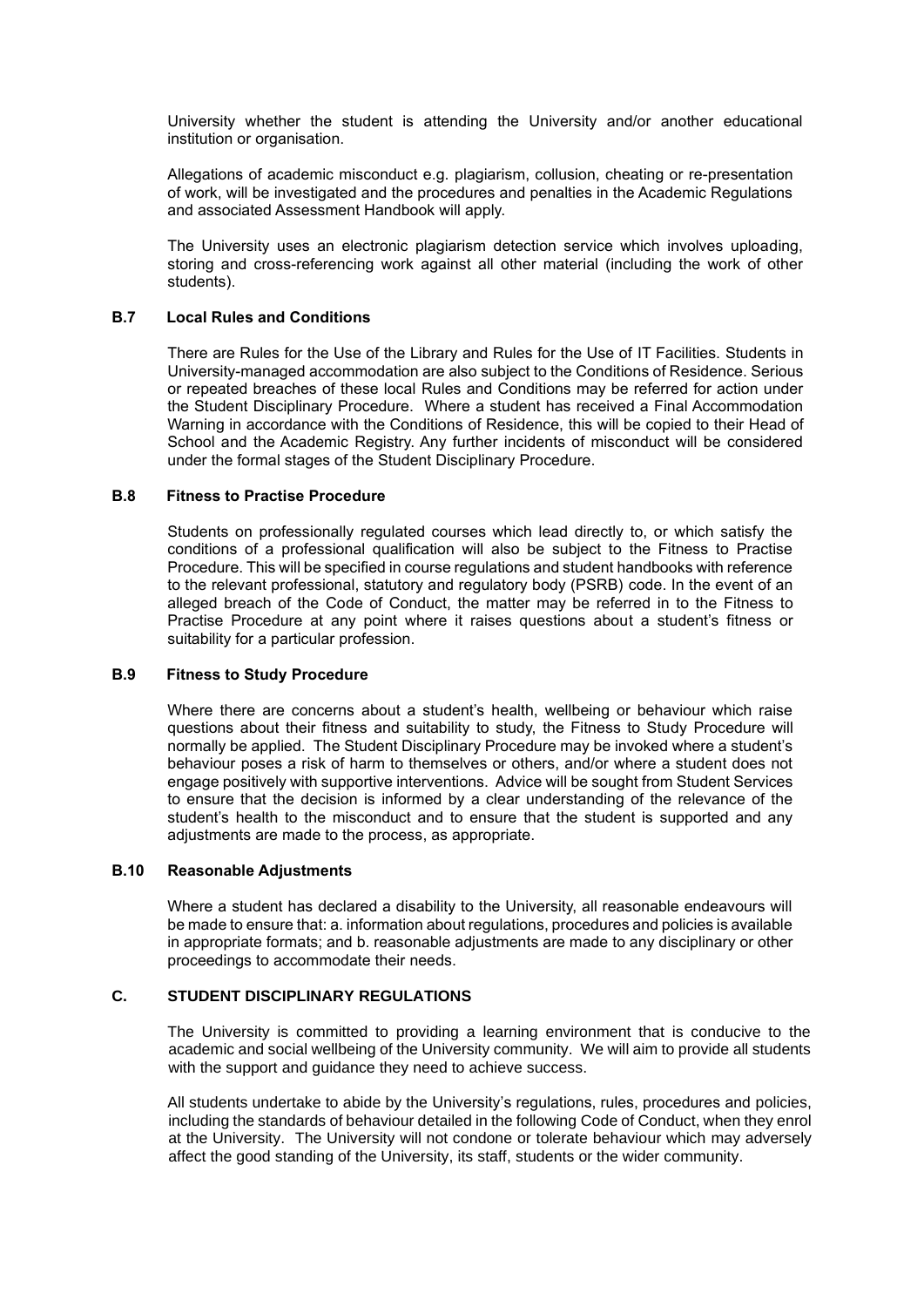These Regulations will normally be applied in respect of alleged misconduct which occurred whilst on University premises or the immediate environs or whilst engaged in any University activity. However, the University reserves the right to take disciplinary action against any student in respect of any misconduct, wherever it may have occurred, where the behaviour raises a question about the student's suitability to remain a member of the University community because the alleged behaviour may adversely affect the good standing of the University, it's staff, students or the wider community, including where the student has been convicted of a criminal offence.

#### **C.1 Code of Conduct**

Students are expected to conduct themselves at all times in a manner which demonstrates respect for the University, its staff, students and property. The following list details behaviour that is prohibited, but is not intended to be exhaustive:

- 1. Behaving in manner which is dangerous or is likely to lead to a breach of the peace or damage to property;
- 2. Disruption of, or improper interference with, the academic, administrative, sporting, social or other activities of the University whether on University premises or elsewhere;
- 3. Obstruction of, or improper interference with the functions, duties or activities of any student, member of staff or other employee of the University or any authorised visitor to the University;
- 4. Violent, indecent, disorderly, aggressive, threatening or offensive behaviour or language by any means, including on social networking sites;
- 5. Distributing or publishing a poster, notice, sign, publication or material of any nature which is threatening, abusive, insulting, obscene, offensive or constitutes harassment or is illegal or makes others fear violence;
- 6. Fraud, deceit, deception, misrepresentation, bribery, falsification of records or dishonesty in relation to the University, its staff, students or in relation to being a student of the University, including misuse of the attendance monitoring system;
- 7. Making defamatory and/or false claims about other students or staff which are not substantiated and where there is reason to believe they are malicious or vexatious;
- 8. Action likely to cause injury or impair safety on University premises or whilst on placement, including tampering with fire-safety equipment and alcohol/drug misuse - the University will refer to the Student Alcohol and Drugs Misuse Policy;
- 9. Harassment of any student, member of staff of the University, any third party while on placement, or any visitor of the University - as defined in the University's Student Dignity and Respect Policy;
- 10. Sexual misconduct, as defined in the University's Student Dignity Respect Policy;
- 11. Breach of the provisions contained within any of the University's regulations, rules, procedures or policies; and/or failure to comply with the outcomes of any proceedings under the University's regulations, rules, procedures or policies;
- 12. Assessment/examination offences not covered by the Academic Misconduct Procedure which may include, theft, falsification, impersonation, bribery, advertising services which promote academic dishonesty;
- 13. Damage to, defacement or misappropriation of University property or the property of other members of the University, caused intentionally or recklessly;
- 14. Misuse or unauthorised use of the University premises or items of property, including computer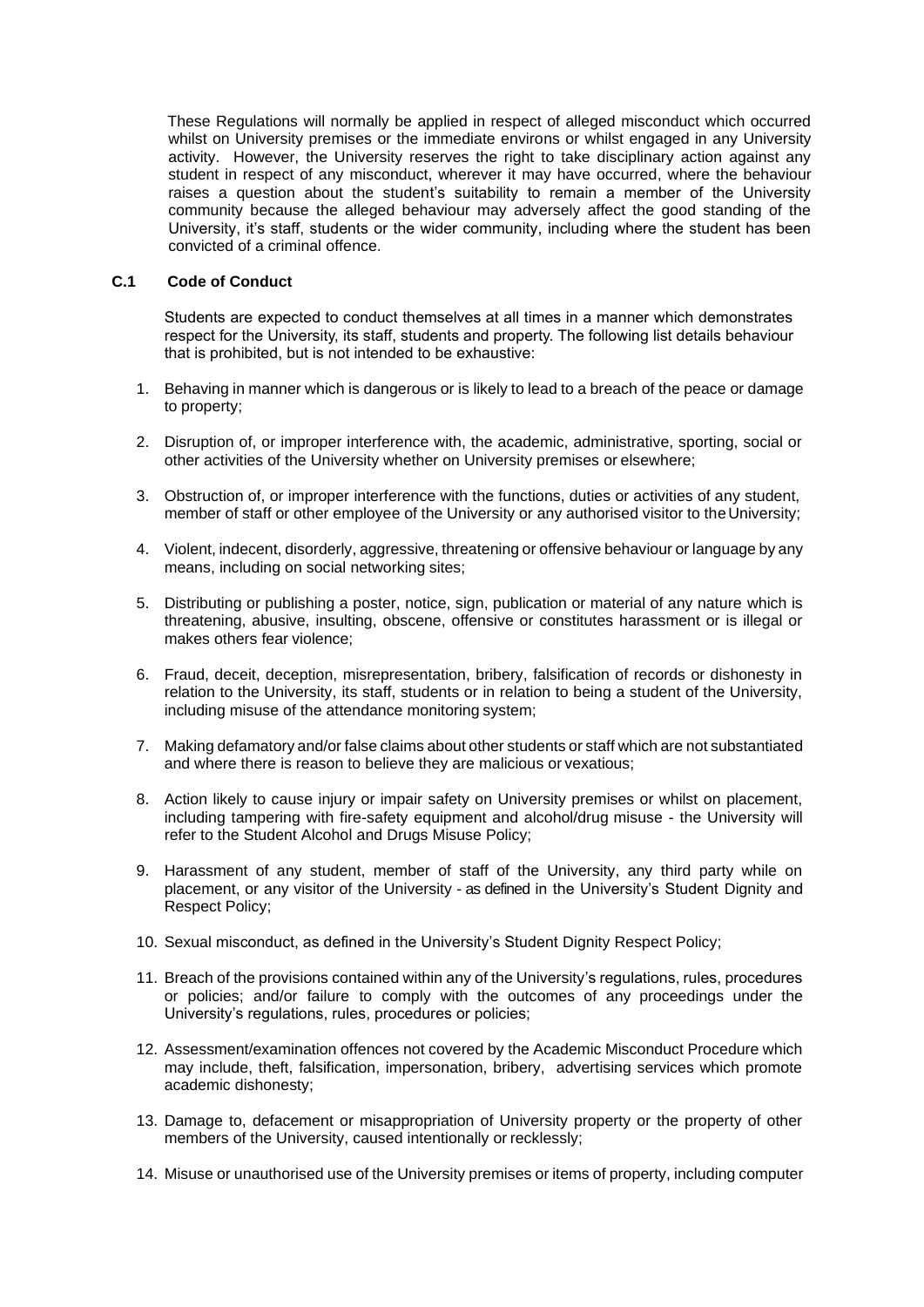misuse;

- 15. Deliberate disclosure of privileged and confidential information to unauthorised people; failure to adhere to intellectual property rights and/or breach of copyright;
- 16. Where there has been a conviction for a criminal offence and where that conduct: a. took place on University premises; or b. affected any student, member of staff or agent of the University; or c. damages or may damage the good name of the University; or d. renders the student unfit to practise any particular profession or calling to which that student's course directly leads; or e. raises questions about a student's suitability for a particular course or whether a student should remain a member of the University community because s/he poses a significant risk to other members, or to the good order to the University community;
- 17. Failure to declare a relevant criminal conviction incurred whilst enrolled as a student;
- 18. Behaviour which brings or may bring the University into disrepute, irrespective of where the behaviour took place, including behaviour which damages or may damage the University's relationship or reputation with local communities or external organisations;
- 19. Failure to comply with the reasonable instruction of any member of University staff in the course of their duties, including failure to disclose personal identification details or carry a University ID card whilst on campus or engaged in a University activity;
- 20. Entering parts of the University premises that are not open for academic or student activity, unless invited to do so by a member of staff of the University;
- 21. Engaging in any trade, business or employment, on University premises, without the express consent of the University;
- 22. Conduct which renders a student enrolled on a course leading directly to a professional qualification or to the right to practise a particular profession, not fit to be admitted to and practise that profession;
- 23. Making or publishing a recording of a member of University staff in the course of their duties without express permission;
- 24. Conduct which is intended to or has the effect of inciting or enticing, or aiding or abetting another student in the breach of any University Regulations/Guidelines/ Rules/Codes/Conditions/Policies;
- 25. In the case of international students, breach of the terms of any visa or failure to comply with the requirements of UK Visa and Immigration (UKVI).

#### **C.2 Criminal Offences**

Where the alleged misconduct may also constitute a criminal offence and has been reported to the police, the University will normally defer action under these Regulations, pending the conclusion of any police investigation and/or prosecution. The University will reserve the right to take interim precautionary measures with due regard for the safety, academic and support needs of the University, its staff and students.

#### **C.3 Classroom Disruption**

Students are expected to behave in a professional and respectful manner during learning and teaching sessions. Students should not disrupt the activities of staff or students e.g. by arriving late, talking at inappropriate times or texting/playing on a mobile device. Mobile phones should be turned off prior to the start of a class.

Any student who is disruptive will be issued with an informal warning by the member of staff responsible for the session and may be required to leave for the duration of the session.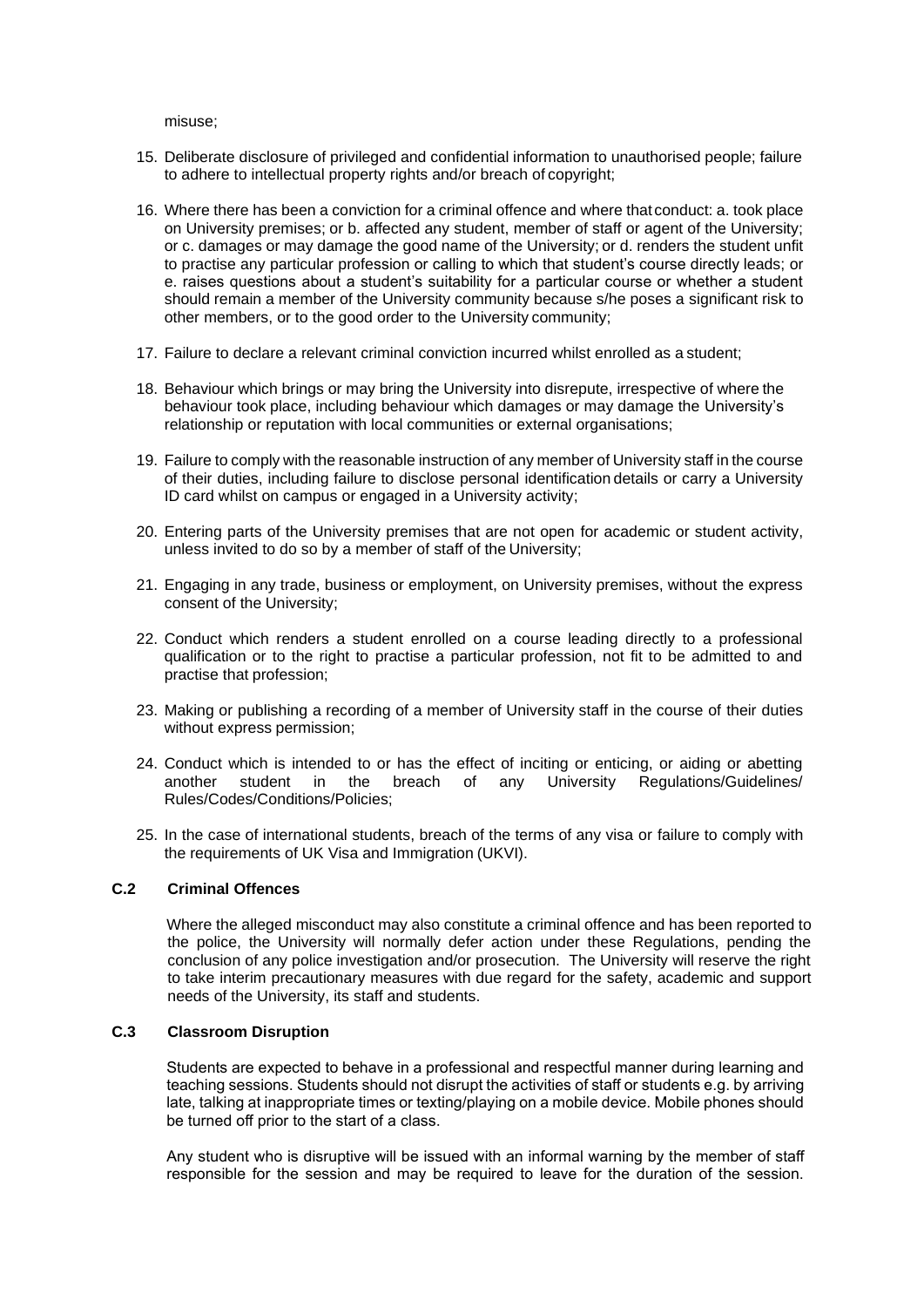Students may be asked to meet with a senior member of staff (e.g. Course Leader) who may issue a pre-regulatory warning and/or require an undertaking of good conduct (see stage 1 below). Serious or repeat instances of classroom disruption will be notified to the Head of School to consider in line with the formal procedure (see stage 2 below). All such instances will be placed on the student's record and may be referred to in the event of a reference request.

## **C.4 Off Campus Activities**

Students are expected to behave in a professional and respectful manner at all times, including during off-campus activities such as placements, field trips or overseas visits. Students should comply with all rules, regulations and risk assessments that are relevant to the specific offcampus activity. This includes maintaining regular 'touch points' with designated tutors and using recommended technologies. We advise students to install relevant technologies when travelling overseas for work or study to keep themselves and others safe.

In the event of an emergency such as civil unrest, terrorism, a pandemic or a natural disaster, students are advised to comply for personal safety reasons with all reasonable requests from University staff which are informed by the national and international authorities, including repatriation.

Where the behaviour of any student on an off-campus activity at any time raises concerns for the health, safety, wellbeing and/or learning of themselves or others, the matter will be dealt with by the responsible member of staff. If the matter is serious or the student fails to respond to informal warnings, the member of staff may make arrangements for the student to return from the activity, pending the application of the Student Disciplinary or other University Procedure.

#### **C.5 Student Support and Representation**

The University is committed to supporting all students who are affected in terms of reporting, witnessing or responding to allegations of disciplinary or criminal misconduct. Expert advice and support including support for personal wellbeing and links to internal and external specialist services, is available from Student Services. Independent advice, support and advocacy is available from the Students' Union Advice and Representation Centre (SUARC). Students are encouraged to seek support at all stages of the process.

Any student who is involved in this Procedure is entitled to be accompanied at any stage of the proceedings by a person of their choosing. This Procedure is intended to be fair and to comply with the rules of natural justice. It is not a formal court process, and therefore should not be adversarial or overly legalistic, and there is no need for anyone to have formal legal representation. A student may be accompanied by a person of their choosing who may be a member of the SUARC. There is no objection if that person happens to be legally qualified, so long as that person understands and respects the nature of the process and does not adopt an overly adversarial or legalistic stance. Students are required to notify the Student Casework Team 2 days in advance of the meeting of the name and designation of the person who will accompany them.

#### **D. STUDENT DISCIPLINARY PROCEDURE**

- D.1 Allegations of inappropriate behaviour should, wherever possible, be dealt with informally by discussion between the student(s) and relevant member of staff. Students may be advised or informally warned about their behaviour and the potential consequences, and be sign-posted to relevant support services. Where it is not appropriate for the member of staff to do this, the matter should be referred to the Academic Registrar or the student's Head of School.
- D.2 In urgent situations where it is necessary to protect the safety of persons attending the University, a member of staff may ask the Academic Registrar (via the Head of Security) to effect the immediate suspension or partial exclusion of the student pending application of the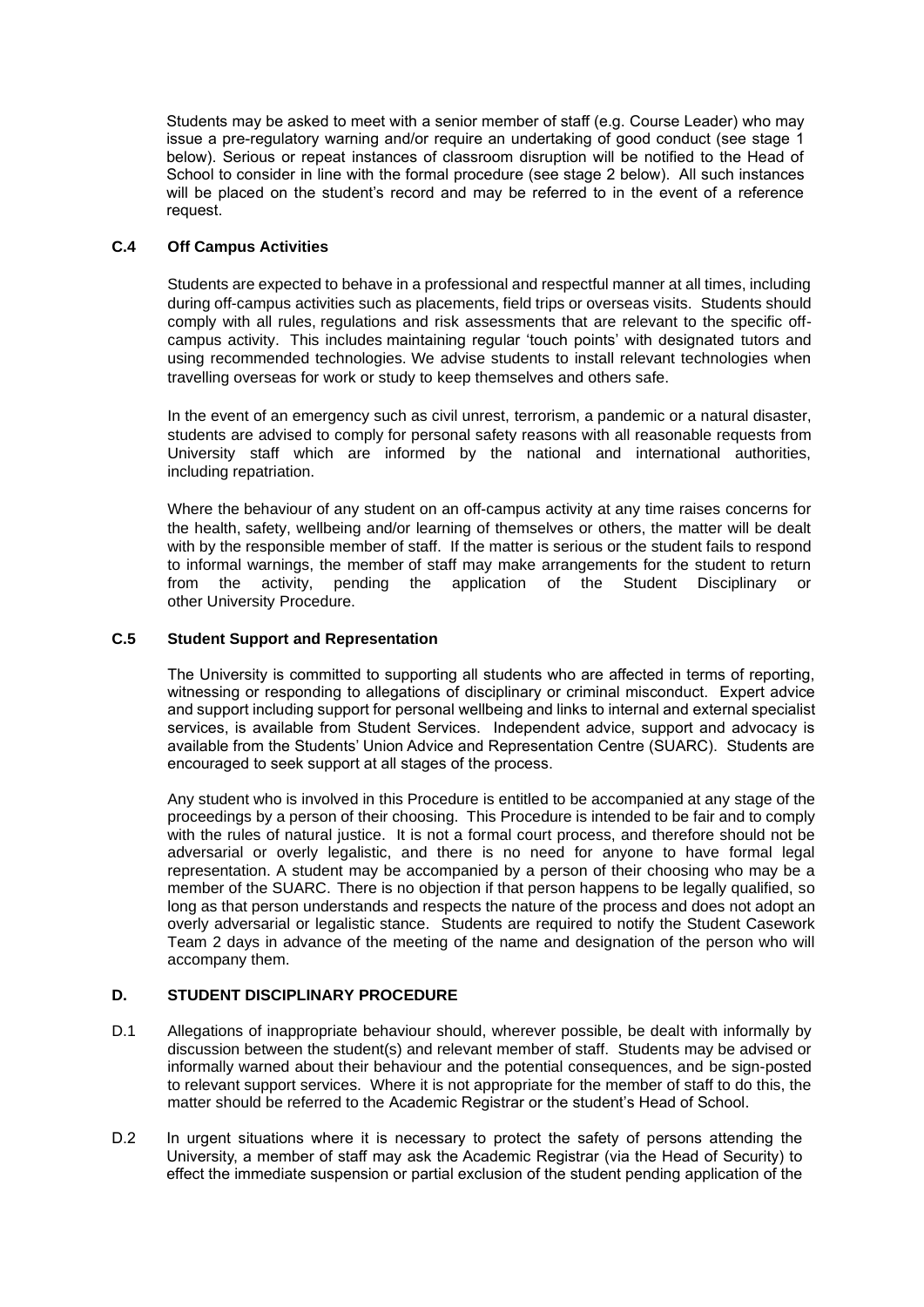formal Student Disciplinary Procedure as an interim precautionary measure - see below.

- D.3 The Student Disciplinary Procedure will be invoked following an allegation of misconduct to the Academic Registrar or Head of School.
- D.4 Allegations of misconduct should be submitted in writing via e-mail toStudentCasework@uclan.ac.uk. Form SDP01 is available for use in these circumstances. The written complaint should include a chronology of the alleged incident(s) including times and dates, together with any supporting evidence e.g. screenshots, e-mails or witness statements. If the police have been involved, the allegation should include the crime reference number and the details of any action taken to date by the police.
- D.5 The details provided by anyone making a report of misconduct will be shared with the reported student. This is to enable a full and fair enquiry. If permission is not given for information to be shared, the case may not be able to proceed. If in exceptional circumstances where there is a clear risk of harm, the University may vary this position by agreement with the Academic Registrar. D.6 School will undertake an initial assessment of the allegation to determine the appropriate course of action. In serious, complex or sensitive cases (e.g. allegations involving criminal or sexual misconduct), an initial meeting will be convened comprising the Academic Registrar, Head of School, Director of Student Services (or nominee(s) from the relevant area(s) e.g. student accommodation) and a member of the Student Casework Team to decide on the appropriate course of action.
- D.7 Potential courses of action may include one or more of the following:
	- that there is no case to answer and no action should be taken;
	- that some form of alternative, informal resolution should take place;
	- that the matter should be referred to an alternative University procedure e.g. Academic Misconduct, Fitness to Practise or Fitness to Study;
	- that the matter should be referred for action at Stage 1 of the Procedure (see section G);
	- that the matter should be referred to a Stage 2 disciplinary interview (see section H);
	- that the matter should be referred to a Stage 3 disciplinary hearing (see section I);
	- that an investigation is required because there is a dispute about the facts or further information is required (see section F);
	- that an interim suspension or other interim precautionary measures should be put in place (see section E2);
	- that the matter should be dealt with summarily, where there is evidence that the incident occurred and where the student agrees to sign a statement of acceptance.

#### **E. Interim Precautionary Measures**

- E.1 The Academic Registrar or Director of Student Services may decide to suspend or partially exclude a student from the University or impose other interim precautionary measures where:
	- a. the student is alleged to have committed a serious offence which is deemed to be a breach of the University's Regulations or Procedures;
	- b. a criminal charge is pending against the student;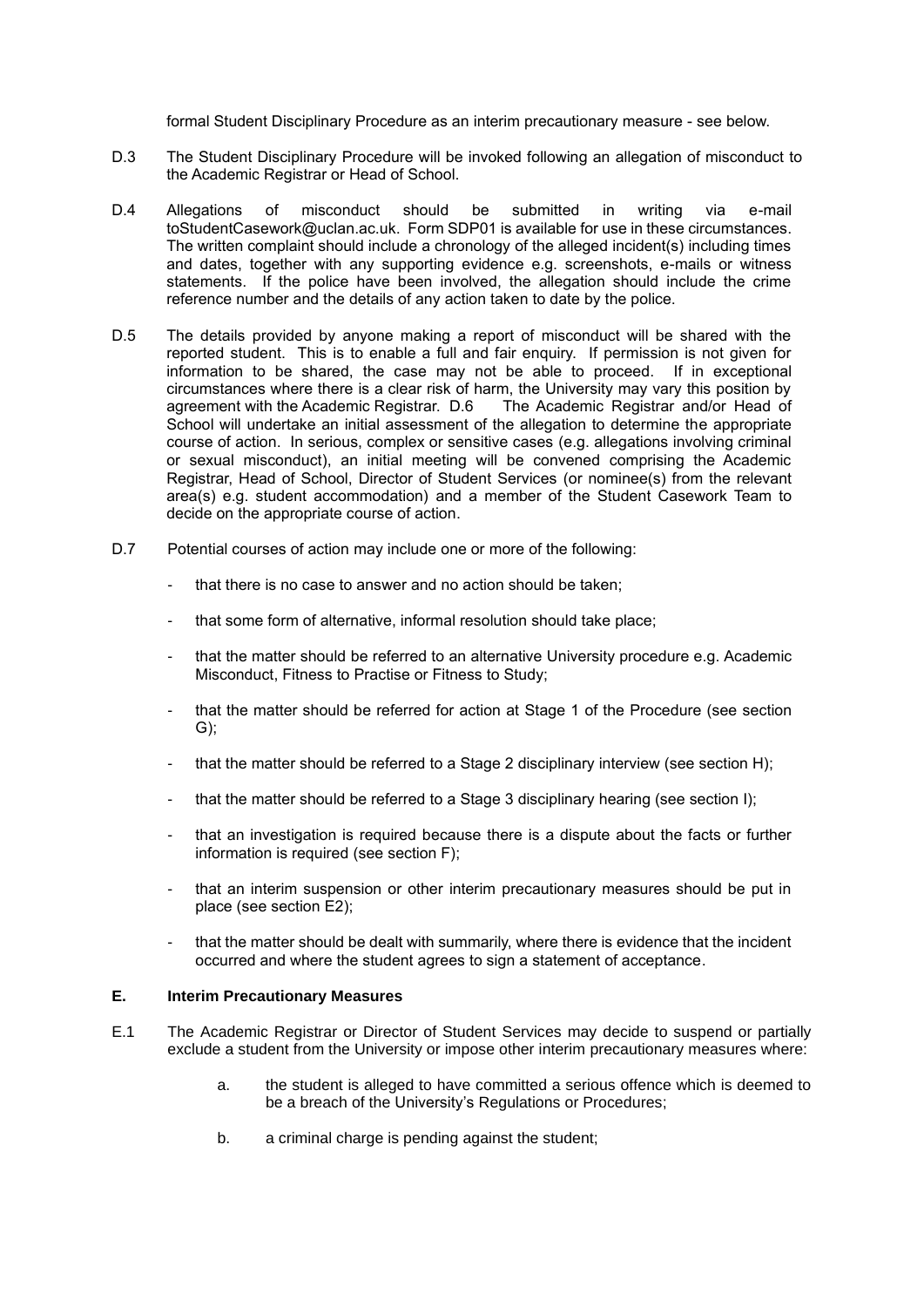- c. the student is subject to an investigation by the police or other relevant authority; or
- d. it is deemed necessary due to significant concerns regarding the student's health, safety or wellbeing and/or concerns that the student is putting themselves or others at risk.
- E.2 Interim precautionary measures may include one or more of the following:
	- suspension from the University which may be either:
		- i. a full suspension which prohibits the student from entering University premises or engaging with any activities of the University; or
		- ii. a partial suspension where the student will be prohibited from entering University premises and engaging with specified activities, but will be provided with an academic contact to facilitate engagement with studies remotely;
	- partial exclusion from specified University activities or premises, (where it is appropriate and practicable, alternative reasonable arrangements will be considered to facilitate the student's on-going studies); and/or
	- an undertaking of good conduct with associated conditions (e.g. not to have contact with another student, or to keep the University informed of external proceedings, or to engage with support services).
- E.3 Any such action is intended to satisfy the University's duty of care to ensure the safety, wellbeing and good order of the University community. It is not a penalty and does not indicate that the University has made a finding of guilt.
- E.4 A full suspension will only be used where the other interim precautionary measures would in the opinion of the Academic Registrar, be inadequate.
- E.5 The Academic Registrar will consult with relevant members of staff including the Head of School and the Director of Student Services or their nominees, to ensure that consideration is given to the academic and support needs of all members of the University affected by the case and to protect the interests of the University. Arrangements may be made for a student to access support services at a distance, as appropriate.
- E.6 The decision whether to impose a suspension or other interim precautionary measures, will be taken in consideration of:
	- the risk that the student might harm others or damage property;
	- the risk that the student's continued presence may cause significant distress to others;
	- the potential for the student's continued presence to compromise the University's reputation;
	- the risk that the student's continued presence may inhibit a proper investigation;
	- the nature of any conditions imposed by relevant external authorities.
- E.7 No student shall be suspended or partially excluded unless they have been given an opportunity to make representations to the Academic Registrar, who will review the matter in the light of any representations made by the student. Representations may be made in person or in writing as the Academic Registrar considers appropriate.
- E.8 In cases of urgency, the Academic Registrar may suspend or partially exclude a student with immediate effect, without the opportunity to make representations, provided that the student is given the opportunity to make written representations within five working days and the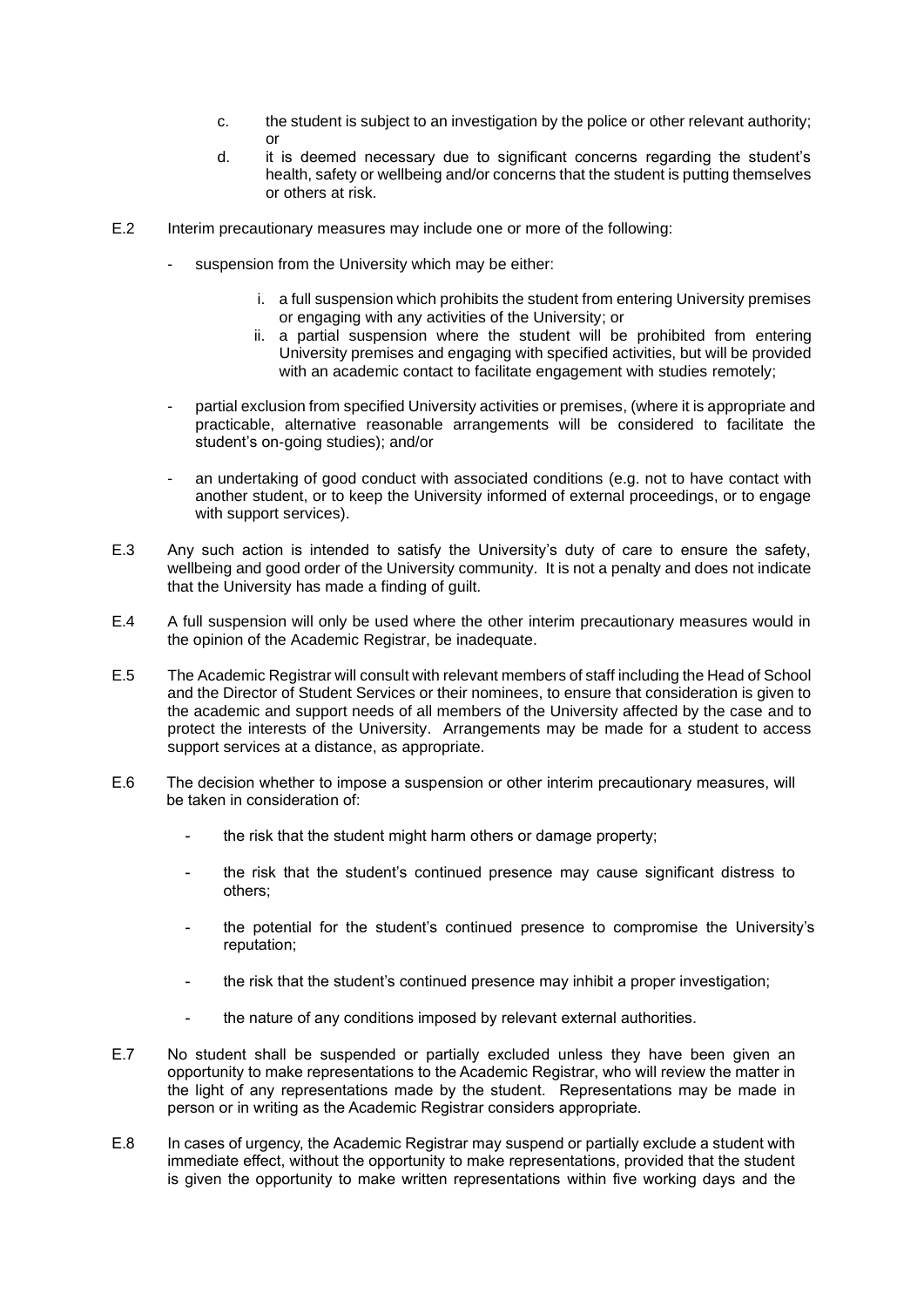matter is then reviewed.

- E.9 Any interim precautionary measures will be reviewed at regular intervals, normally every four weeks, in light of any representations made by the student in writing or developments in any external investigation. The student is responsible for informing the University of the outcome of any external proceedings with suitable official documents.Where external proceedings may take an extended period of time to conclude, a formal interruption of studies may be put in place.
- E.10 A student who has returned to study after an interim suspension or partial exclusion will be offered appropriate support to remedy the effects of the absence.

#### **F. Investigation**

- F.1 In serious, complex or sensitive cases (e.g. involving allegations of criminal or sexual misconduct), and/or where there is dispute about the facts or further information is required, the matter may be subject to an investigation. The purpose of the investigation will be to investigate the facts of the alleged misconduct and to determine whether there is a case to answer under the University's Regulations.
- F.2 An investigating officer will be appointed who will normally be a member of staff who has no material prior involvement with the student and the alleged misconduct. The investigating officer will conduct whatever enquiries they consider necessary. This will normally involve: interviewing the student or member of staff who is reporting the allegation; interviewing the student who is responding to the allegation and any witnesses; and reviewing relevant evidence e.g. screenshots, security reports or CCTV footage. Students may be accompanied at these meetings by a friend for support who may be from the SUARC.
- F.3 The investigating officer will act promptly and tactfully, and take appropriate measures to provide a safe, comfortable and supportive environment for the reporting and responding students and any witnesses to discuss the alleged incident(s).
- F.4 Any student or member of staff giving evidence will be informed that their statements and identity will be shared with the responding student. If in exceptional circumstances where there is a clear risk of harm, the University may vary this position by agreement with the Academic Registrar.
- F.5 The investigating officer will prepare a report for the Academic Registrar who will determine the appropriate course of action as set out in section D.6 above, having regard for the seriousness of the alleged misconduct.

# **G. Stage 1: Pre-regulatory Warning**

- G.1 Where the Academic Registrar or Head of School considers that there has been a breach of the Regulations, but that the misconduct is minor in nature or there are other mitigating factors, they may arrange for the student to attend an informal meeting with a senior member of staff. The invitation letter will include a summary of the alleged misconduct. Copies of any available supporting evidence will be shared at the meeting. The student will have the opportunity to respond at the meeting and will be made aware of the expected standards of behaviour and the availability of support services.
- . G.2 The outcome of the meeting will be recorded in a pre-regulatory warning letter, and the student may be required to sign an undertaking of good conduct, which may include conditions such as a requirement to have no contact with another student(s) or to formally reflect on the impact of the behaviour. It will be made clear that failure to adhere to the undertaking may lead to formal action under these Regulations. The letter and the undertaking will be placed on the student's file and may be referred to if there are further concerns about the student's conduct.
- G.3 If the student does not attend the stage 1 informal meeting without good reason or declines to sign an undertaking of good conduct, the senior member of staff may decide to either: a.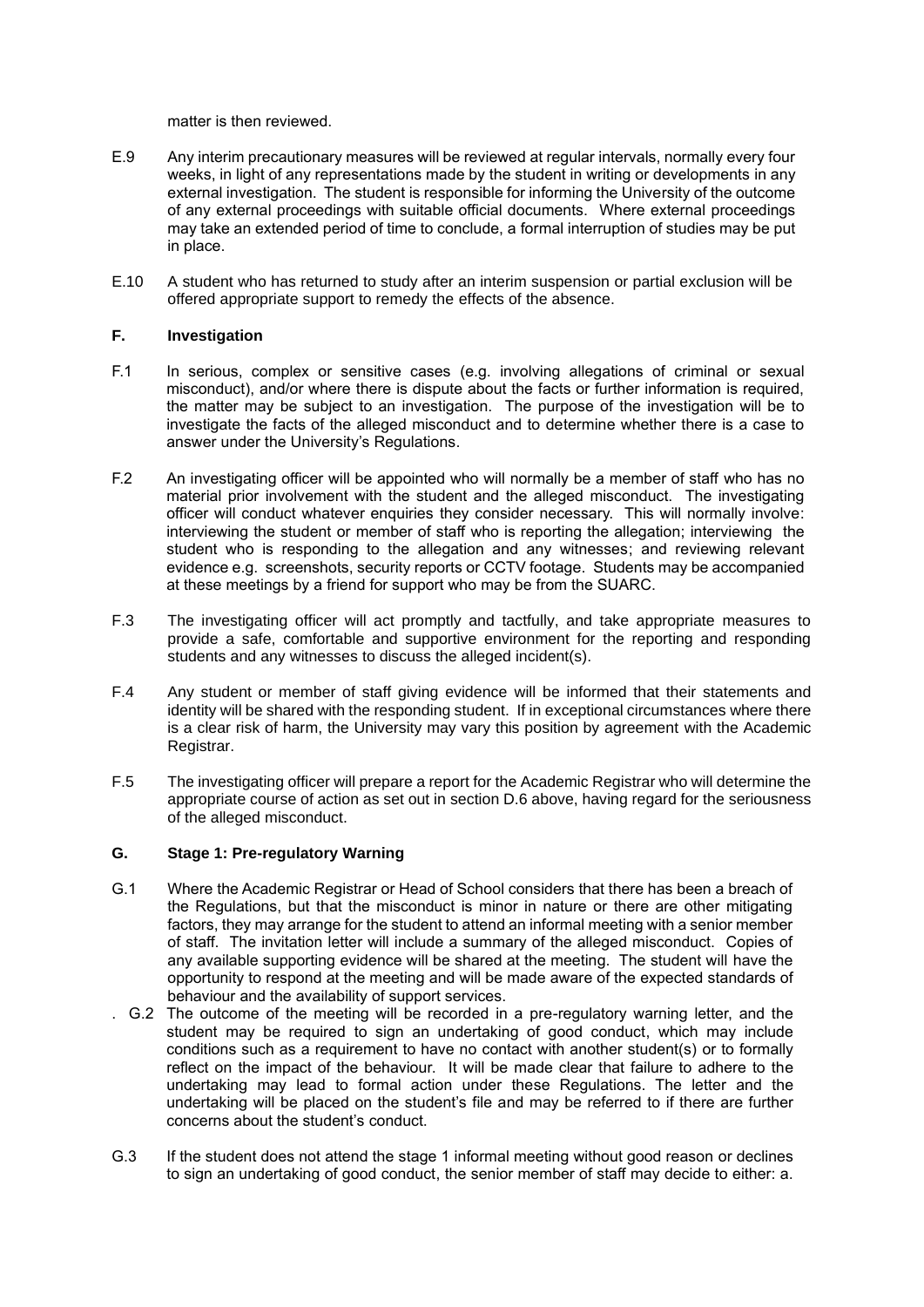issue a pre-regulatory warning letter in the student's absence; or b. refer the matter to a stage 2 disciplinary interview.

#### **H. Stage 2: Disciplinary Interview**

- H.1 Where the alleged offence, if proven, is likely to incur any of the penalties from (a) to (m) as detailed in section L, the matter will be referred to the Head of School, who will conduct enquiries as they see fit to investigate the facts of the case. The student will be required to attend a disciplinary interview with the Head of School. A formal minute of the interview will be taken.
- H.2 The student will normally be given at least 2 working days' notice of the date, time and place of the disciplinary interview and may be accompanied by a friend for support, who may be a member of the SUARC. The student will be provided with details of the allegation prior to the interview and will be informed of the potential outcome(s). Copies of supporting evidence will be shared with the student.
- H.3 The Head of School may invite relevant members of staff from the School or University services to attend the interview to present details of the alleged offence or provide advice.
- H.4 The purpose of the disciplinary interview will be to discuss the alleged offence in the context of the University's regulations and procedures. The student will have the opportunity to respond to the allegation, and will be made aware of the expected standards of behaviour and the availability of support services.
- H.5 The Head of School may impose any of the following outcomes as a result of a disciplinary interview:
	- that there are no grounds for concern and the case should be dismissed;
	- that any of the outcomes in section L be applied, (with the exception of outcomes L.1.15 - L.1.17, suspension, withdrawal or expulsion);
	- to recommend to the Academic Registrar that further investigation is necessary;
	- to recommend to the Academic Registrar that the student be suspended as an interim measure or that other interim precautionary measures be implemented, pending further action under these Regulations;
	- that the matter is more serious than first thought and should be referred to a disciplinary hearing (see section I).
- H.6 If the student does not attend the disciplinary interview without good cause, the interview may proceed and any of the above outcomes may be imposed in the students' absence.

#### **I. Stage 3: Disciplinary Hearing**

Where the alleged offence, if proven, is considered to be of a serious nature and may incur a penalty or penalties up to and including expulsion (see section L), the matter will be referred to a Disciplinary Committee comprising: the Vice-Chancellor's nominee (Chair); a Head of School/Service; a student member who shall normally be an elected officer of the Students' Union.

The Disciplinary Committee may co-opt additional members and/or seek advice where specialist input is required e.g. from a safeguarding, health and safety or IT perspective.

Members of the Disciplinary Committee shall have no direct interest or previous involvement in the case and will be briefed about their role.

## **J. Notice of Disciplinary Hearing**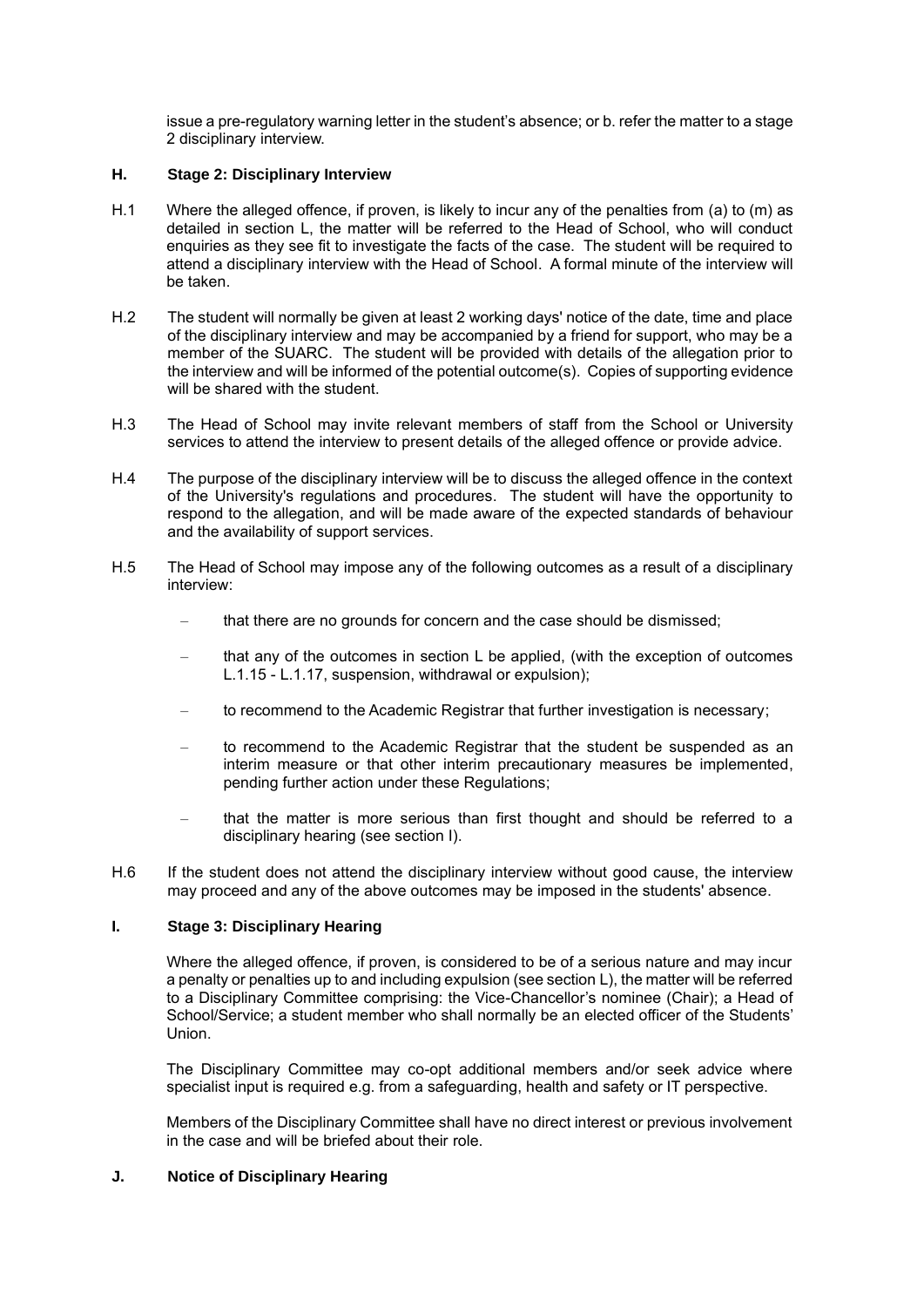- J.1 Arrangements for a disciplinary hearing will be made by the Secretary (who will be an administrative officer from Academic Registry). The student will be given at least 5 working days' notice for a disciplinary hearing.
- J.2 The notice will include the following:
	- a clear specification of the allegation;
	- the time, date and location of the disciplinary hearing;
	- the student's right to be accompanied by any one person who may be from the SUARC;
	- the student's right to bring forward any additional evidence including witness statements, (witnesses may be invited to give evidence in person at the discretion of the Chair of the Disciplinary Committee);
	- a copy of any documentation that will be used in the hearing;
	- details of independent advice services and wellbeing support services;
	- the names of the Disciplinary Committee members;
	- -the potential outcomes of the hearing;
	- a link to the Regulations for the Conduct of Students.
- J.3 The student will normally be expected to attend the disciplinary hearing. If the student does not attend without good reason, the evidence will be considered and a decision will be made in the student's absence.

# **K. Protocol for a Disciplinary Hearing**

- K.1 The following protocol will normally apply at a disciplinary hearing:
	- The Chair will: invite all those present to introduce themselves and confirm their role within the hearing; explain the purpose of the hearing; clarify the procedure to be followed; and confirm the potential outcomes and the standard of proof.
	- The Head of School/Investigating Officer will present the case on behalf of the University.
	- The Chair, members of the Disciplinary Committee and the student (or representative) will have the opportunity to question the Head of School/Investigating Officer.
	- The student (or representative) will present their response.
	- Witnesses will be invited to give evidence where applicable and if previously agreed by the Chair.
	- The Chair, members of the Disciplinary Committee and the Head of School/Investigating Officer will have the opportunity to question the student and any witnesses.
	- The Chair and members of the Disciplinary Committee may ask questions of either party at any stage during the interview/hearing.
	- Summing up by the Head of School/Investigating Officer.
	- Summing up by the student (or representative).
	- The Disciplinary Committee may: retire to consider the outcome; or seek further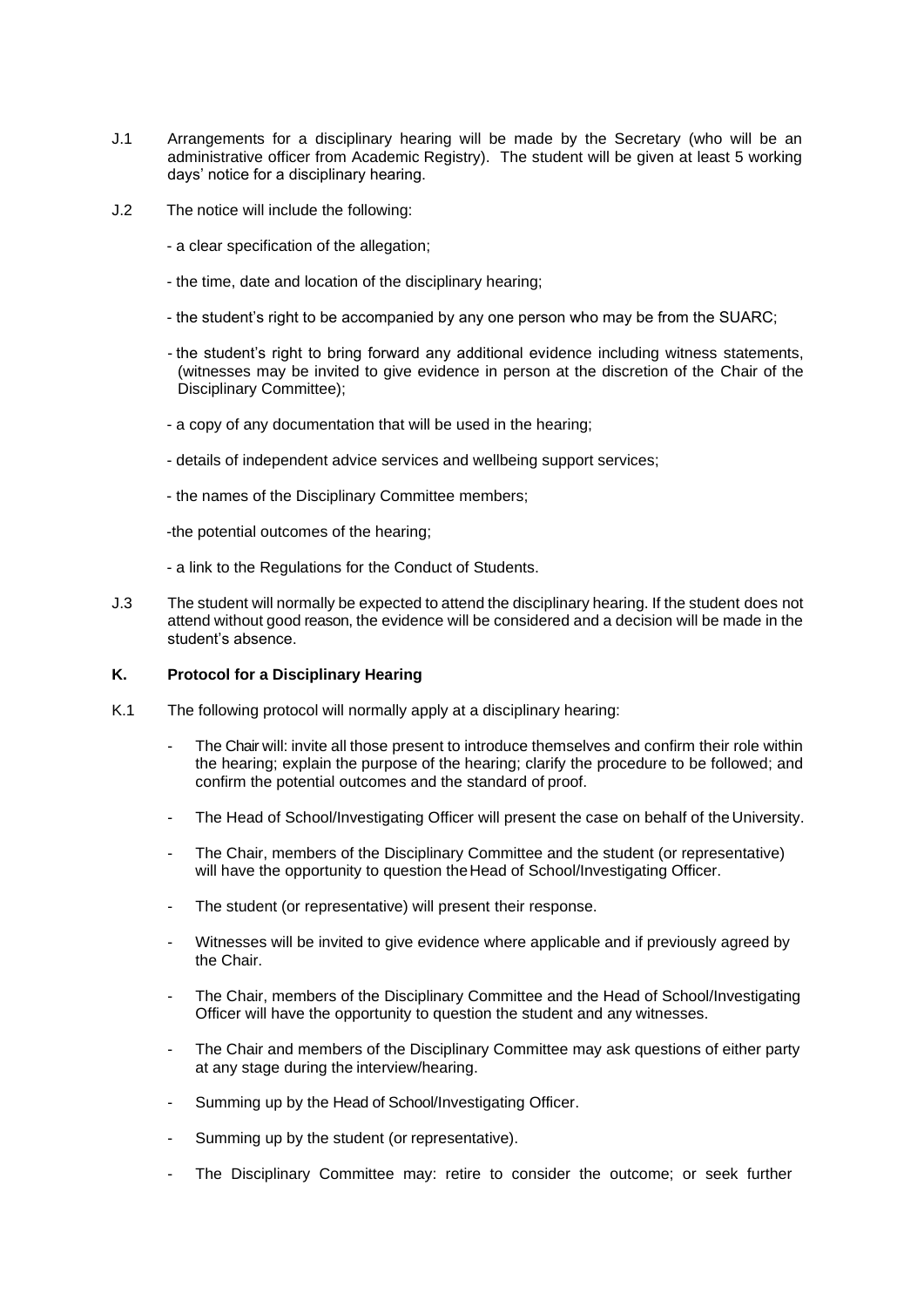information; and/or adjourn to a later date.

- The student and any representative or witnesses and the Head of School/Investigating Officer shall withdraw while the Disciplinary Committee deliberates the issue. The Secretary will stay but has no voting rights.
- K.2 The Disciplinary Committee will decide whether the allegation is proven based on the facts and the evidence presented. The standard of proof will be the civil standard of proof which is that 'on a balance of probabilities', the facts of an allegation are more likely than not to have happened. In cases of criminal behaviour, the finding(s) of fact and certification of conviction of any UK or International Criminal Court shall be considered proof that the allegation is found proven.
- K.3 The Disciplinary Committee will decide on an outcome and/or penalty which satisfactorily addresses the misconduct, having due regard for: the seriousness of the offence; the interests of the wider University community; any mitigating factors; and any previous allegations or findings of misconduct, which will normally be disclosed by the Secretary before a decision on the outcome/penalty is made; and the degree to which any misconduct is of a persistent nature. For example, a Disciplinary Committee may decide to expel a student on the grounds of the severity of one act of misconduct or where there has been persistent misconduct giving rise to an unsatisfactory disciplinary record.
- K.4 The Disciplinary Committee will decide on the effective date and term of the penalty and the duration of the record of the penalty.
- K.5 The student will normally be informed verbally of the outcome and subsequently in writing within 5 working days of the hearing. The written confirmation will include a summary of the reasons for the decision and information on the Appeals Procedure.
- K.6 If a student does not comply with any outcome/penalty, including failure to adhere to any stipulated timeframe for action, the matter will be referred to the Academic Registrar for consideration.

#### **L. Outcomes and Penalties**

- L.1 If the alleged offence is admitted by the student or is found to be proven, the decision may be made to impose one or more of the following:
	- 1. to require an apology, either verbally or in writing to any person affected by the student's actions;
	- 2. to issue an informal, pre-regulatory warning with advice as to future behaviour and the consequences of further misconduct;
	- 3. to require the student to sign an undertaking of good conduct;
	- 4. to issue a written reprimand which will normally be held on the student's record for up to 12 months;
	- 5. to issue a final written warning which will normally be held on the student's record for the duration of their studies;
	- 6. to require the student to pay costs for any damages and/or losses incurred by the University or any third parties as a consequence of the student's actions;
	- 7. to withdraw specified services and/or exclude the student from particular areas of the University e.g. the Library or studio space for a specified period of time, normally up to the end of the semester, where appropriate, alternative reasonable arrangements will be made to facilitate the student's on-going studies;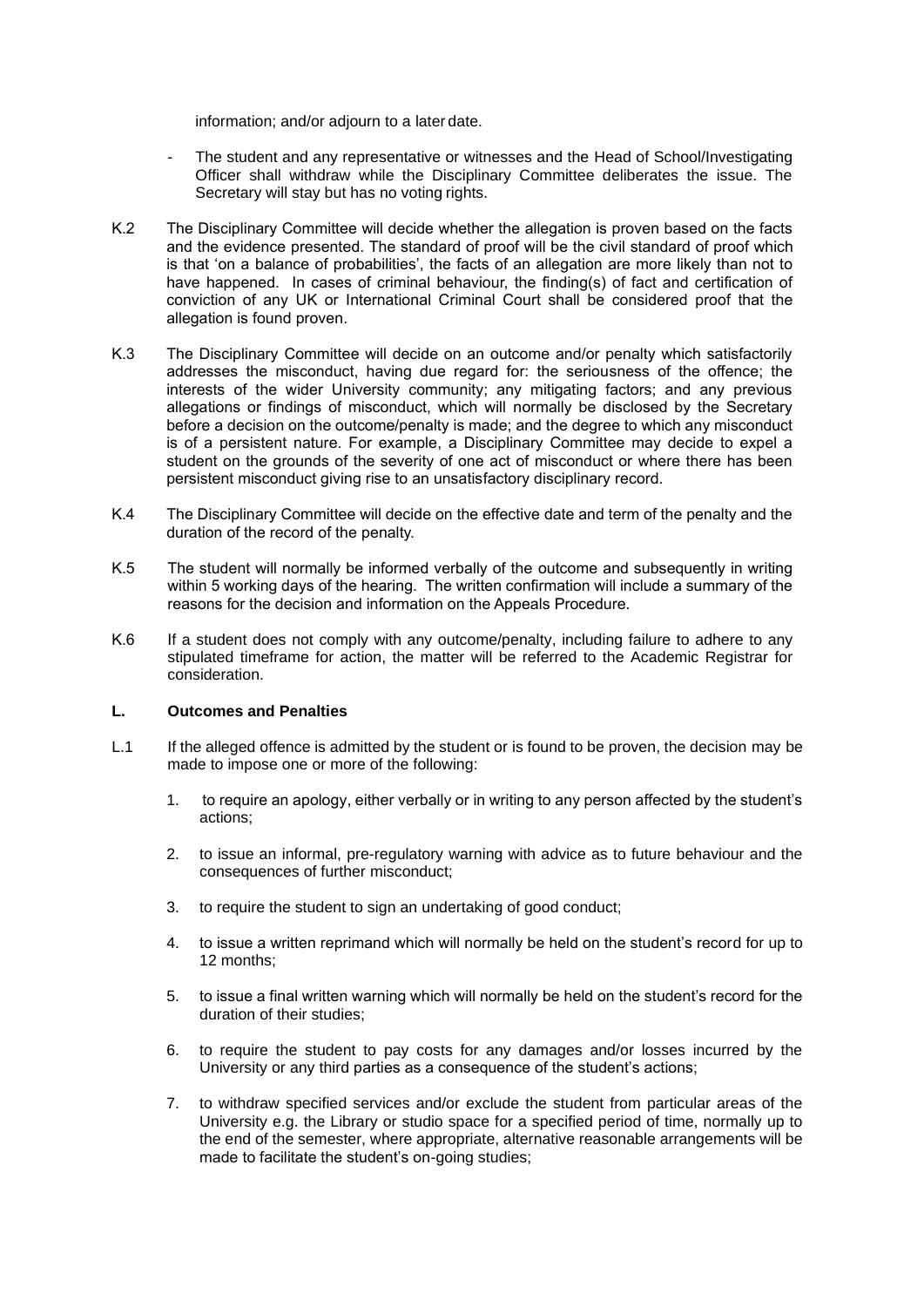- 8. that the student is given notice to vacate University owned accommodation in line with the Conditions of Residence;
- 9. to require the student to engage with a relevant student support service;
- 10. to require the student to attend a restorative justice and/or mediation session;
- 11. to require the student to participate in a suitable educational programme to raise awareness about their behaviour and its consequences;
- 12. to require the student to complete a reflective piece of work exploring the impact of their behaviour and the lessons learned;
- 13. to impose reasonable restrictions on communication with named students or staff, both verbally or via written, electronic or other means, either directly or indirectly;
- 14. to refer the matter for action under another University procedure e.g. Fitness to Practise, Fitness to Study or Academic Misconduct;
- 15. that the student be suspended from the University for a specified period of time in these circumstances, the student may be required to demonstrate that certain conditions have been fulfilled before they can be re-admitted;
- 16. that the student be withdrawn from the University in these circumstances, the student may apply for re-admission in the future, and may be required to demonstrate that specified conditions have been fulfilled before they can be re-admitted;
- 17. that the student be expelled from the University.
- L.2 A Head of School/Disciplinary Interviewer may impose any of the above sanction(s) up to and including L.1.14. A Disciplinary Committee may impose any of the above sanction(s).
- L.3 When considering penalties, it is good practice to start at the lowest possible penalty, and determine whether that satisfactorily addresses the misconduct, and if not then move to consider the next higher penalty and so on. The outcome letter should state reasons for the penalty chosen.
- L.4 Where a student is required to fulfil conditions before returning to study after a period of suspension or withdrawal, the matter will be referred to a Disciplinary Committee to consider whether the conditions have been met. The Disciplinary Committee may request further information from the School and/or the student and/or seek specialist advice as it sees fit.

#### **M. APPEALS PROCEDURE**

- M.1 The student shall have a right of appeal against (a) decision(s) taken by:
	- a Head of School/Disciplinary Interviewer or Disciplinary Committee where one or more of the penalties in section L of the Disciplinary Procedure have been implemented;
	- a Head of School or a Fitness to Practise Committee where one or more of the outcomes in the Fitness to Practise Procedure have been implemented;
	- the Director of Student Services or the Case Conference under the Fitness to Study Procedure.
- M.2 A student may appeal against: i. the decision that the allegation(s) was/were proven, except in cases where the allegation has been found proven by a Criminal or Civil Court or where the student admitted the misconduct in writing; or ii. the decision(s) on the outcome or penalty; or iii. both decisions.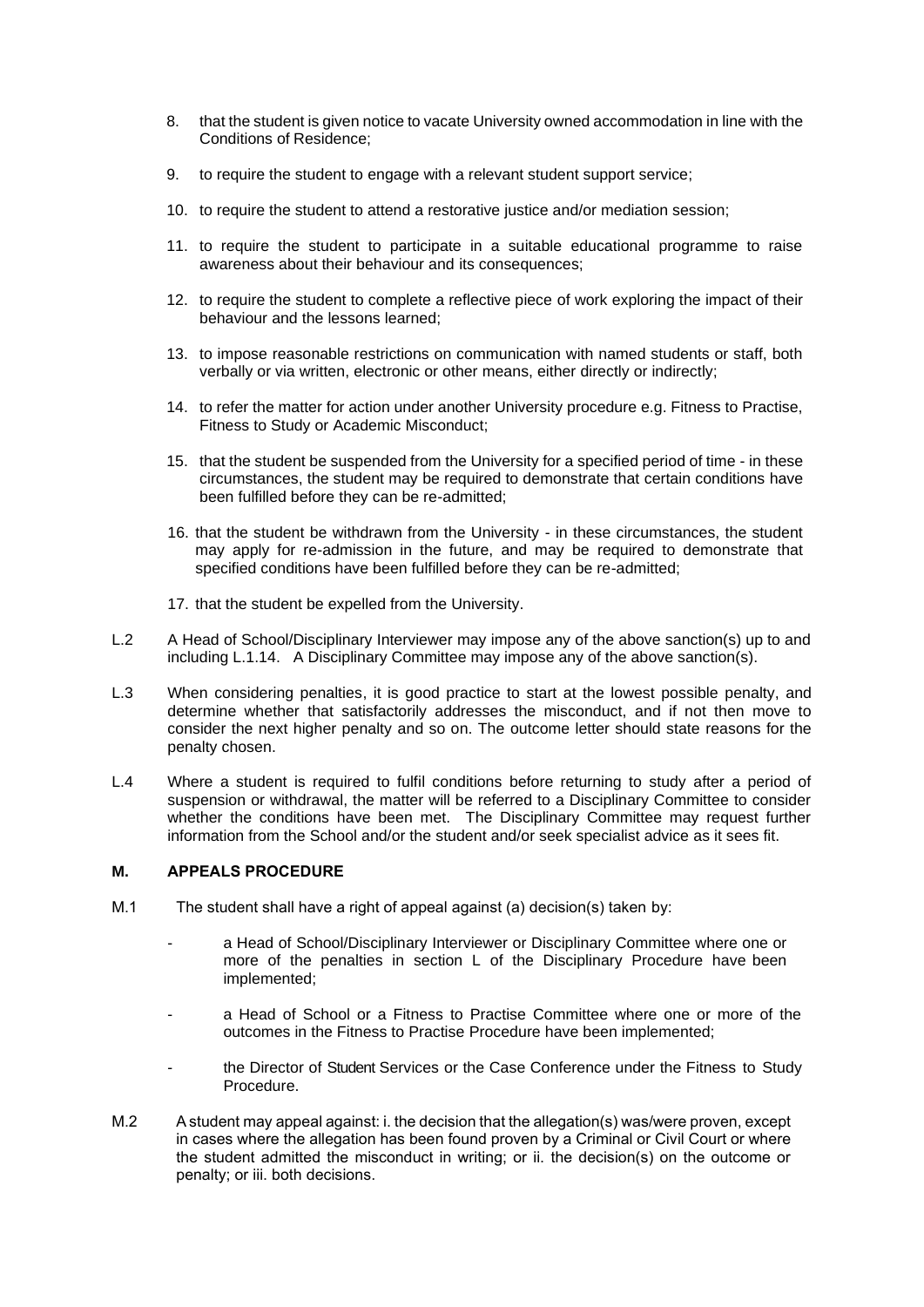- M.3 The grounds for appeal are:
	- a. that new evidence or extenuating circumstances has become known, which the student could not have reasonably made known at the time of the original hearing;
	- b. that the original hearing/interview was not conducted fairly and/or in accordance with the published procedure;
	- c. that the original decision was unreasonable in all of the circumstances.

#### **Review**

- M.4 An appeal should be submitted in writing to the Academic Registrar via e-mail at: StudentAppeals@uclan.ac.uk within 10 working days of the date of the outcome letter using form SDP02. The written statement should set out what decision is being appealed, the grounds for appeal in reasonable detail and include any new evidence that was not available at the time of the original interview/hearing.
- M.5 An Appeal Panel will be convened comprising no fewer than 3 and no more than 5 members, as follows:
	- the Vice-Chancellor's nominee (Chair);
	- a senior member of staff:
	- a student member who will normally be the President of the Students' Union (or nominee).

The Appeal Panel shall have the power to co-opt additional members as required, including external representatives e.g. from any relevant partner or professional agency.

- M.6 Members of the Appeal Panel should have no direct interest or prior material involvement in the student's case. An officer of the Student Casework Team will act as Secretary to the Appeal Panel, who will brief the Panel about the procedure and take a formal record of the proceedings, but will not be involved in the decision.
- M.7 The Appeal Panel will meet in private to determine whether there are valid grounds for the appeal. The Appeal Panel will receive a copy of the record of the original hearing/interview, a copy of the report considered at the hearing/interview and the student's appeal, and may request further information from the original decision maker (or nominee) or the student.
- M.8
- M.9 The Appeal Panel will decide on the appropriate action as follows:

i) to decline the appeal and uphold the original decision, in which case the student will be notified of the decision and summary reasons, and their right to refer the matter to the OIA (see below);

ii) to uphold the appeal and determine a suitable outcome or penalty as specified in the original procedure;

iii) to refer the matter back for re-consideration by the same or a different decision-maker, normally in cases where there is evidence of a material procedural irregularity or where valid new information has been submitted;

iv) to convene a hearing to hear the case by the student and the response by the original decision maker, normally in cases where the facts and evidence are complex or contentious.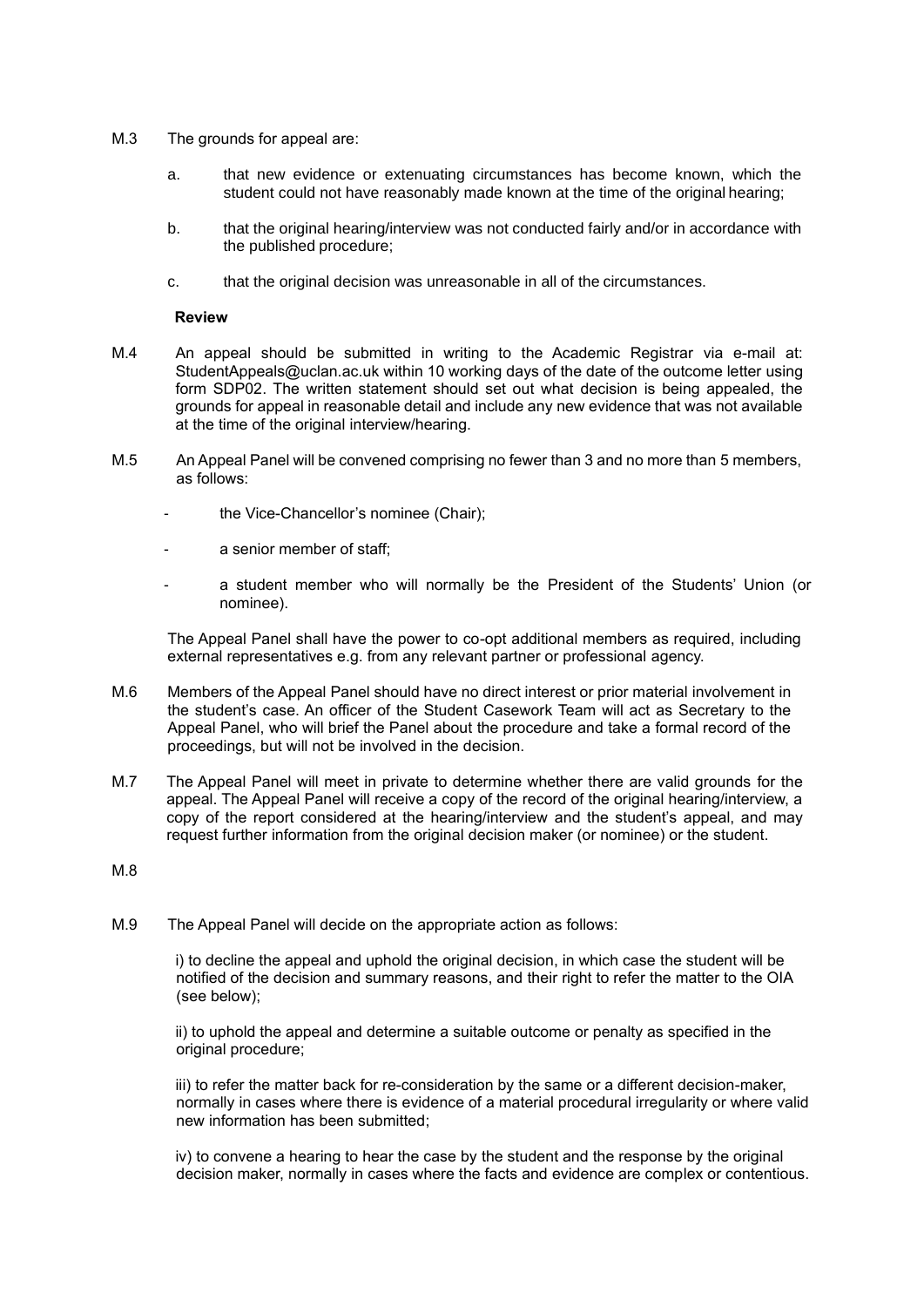#### **Appeal Hearing**

- M.9 If the Panel determines there are grounds for appeal, the student shall be given 5 working days' notice of the date of the Appeal Hearing, and will receive copies of the appeal documentation.
- M.10 The Appeal Hearing shall take the form of a review of the original hearing/interview and the decision reached. There shall be no entitlement to a re-hearing of the case. A re-hearing will be allowed only in exceptional circumstances and at the discretion of the Chair of the Appeal Panel.
- M.11 The student will normally be expected to attend the Appeal Hearing. If the student does not attend, the hearing may proceed in her/his absence and the Appeal Panel will consider any written representations made by the student at the appropriate point in the hearing.
- M.12 A student who appears before an Appeal Panel is entitled to be accompanied by a person of their choosing, who may be from the SUARC, providing that notice is given 3 days beforehand. There is no objection if that person happens to be legally qualified, so long as that person understands and respects the nature of the hearing, and does not adopt an overly adversarial or legalistic stance.
- M.13 The purpose of the Appeal Hearing will be to hear the opinion of the original decision maker, (or nominee) who may be accompanied by an advisor, and then to hear the opinion of the student who may be accompanied or represented.
- M.14 The procedure at the Appeal Hearing shall be as follows:
	- i. The Chair will invite all those present to introduce themselves and confirm their role within the hearing and will explain the purpose of the hearing and the procedure to be followed.
	- ii. The student (or representative) will present the grounds for appeal. Witnesses will be permitted only where there is new evidence which was not available at the time of the original interview/hearing, and with the consent of the Chair of the Appeal Panel.
	- iii. The Appeal Panel and the original decision maker (or nominee) will have the opportunity to question the student.
	- iv. The original decision maker (or nominee) will present his/her response.
	- v. The Appeal Panel and the student (or representative) will have the opportunity to question the original decision maker (or nominee).
	- vi. The Appeal Panel may ask questions of either party at any stage during the hearing.
	- vii. Summing up by the student (or representative).
	- viii. Summing up by the original decision maker (or nominee).
	- ix. The student and any representative or witnesses and the original decision maker (or nominee) shall withdraw while the Appeal Panel deliberates the issue.
	- x. The Appeal Panel may, at its discretion and in the interests of fairness: i. depart from this procedure; ii. seek further information; and/or iii. adjourn to a later date at any stage in the proceedings.
- M.15 The Appeal Panel shall have the power to: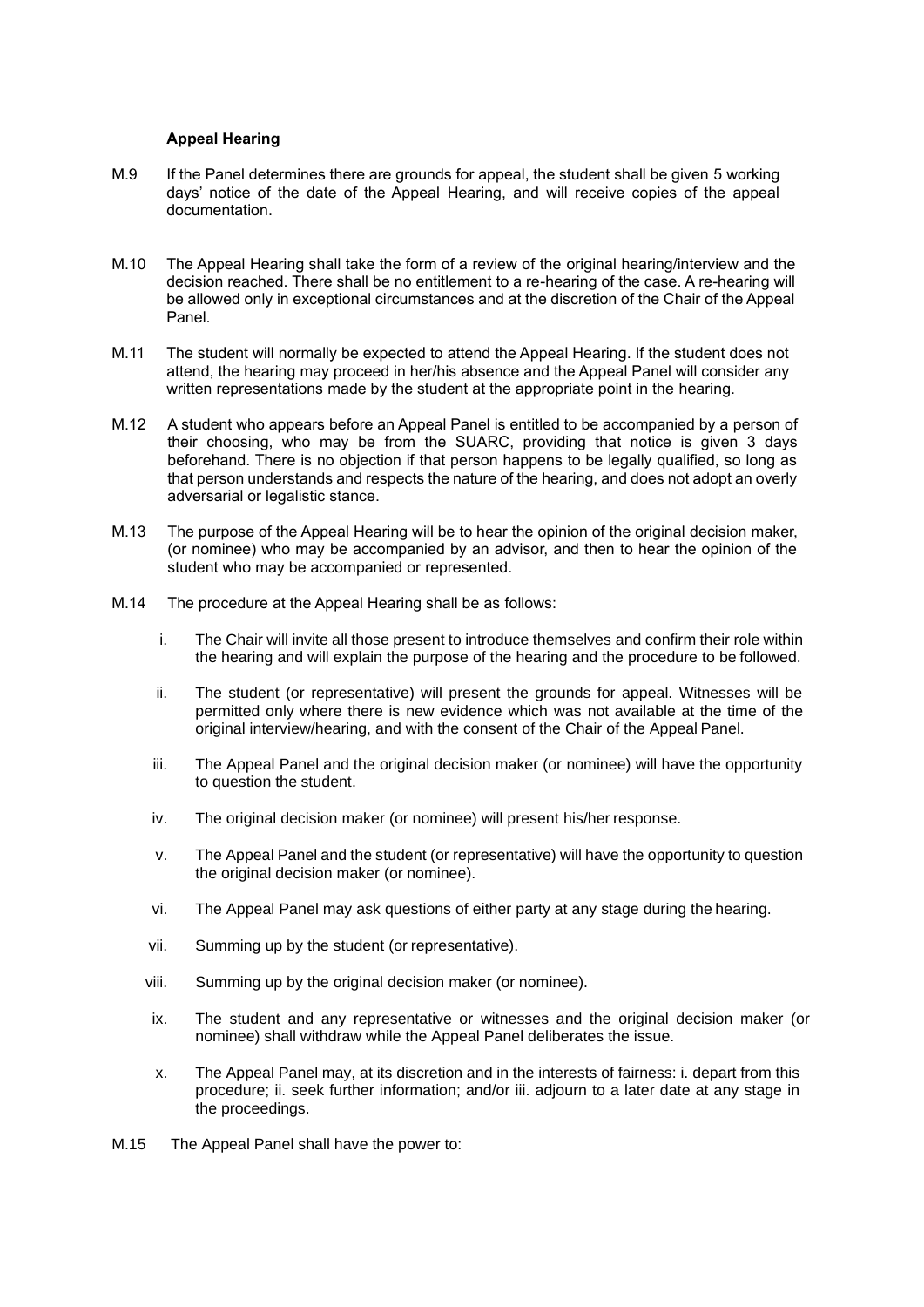- i. uphold the decision(s) taken at the original Disciplinary Interview/Hearing, Fitness to Practise Hearing or Fitness to Study case conference; or
- ii. uphold the appeal in whole or in part and either: i. refer the matter back to the original or new decision maker to reconsider; or ii. implement an alternative outcome or penalty as specified in the relevant procedure.
- M.16 The student will normally be notified verbally of the decision and the associated reasons at the end of the hearing. Written notification of the decision and the associated reasons will be sent to the student within 5 working days of the hearing.

#### **N. Independent Review**

If the student is not satisfied having completed the University's internal appeals procedure, s/he will be entitled to request a review of the case under the rules of the scheme of the Office of the Independent Adjudicator for Higher Education (OIA) as set out in the Completion of Procedures letter.

#### **O. Record of Action**

- **O.1** Any finding of misconduct against a student which incurs a penalty will be:
	- i. recorded on the student's Starfish record and may be taken into account in the event of any future misconduct. Where a decision is made to expel a student, a note will be retained indefinitely;
	- ii. notified to the student's Head of School;
	- iii. reported on an anonymous basis to the relevant committees of the Academic and University Boards, for the purposes of monitoring, review and enhancement;
	- iv. notified to the Chair of the Assessment Board where an allegation of academic misconduct has been found proven.
- **O.2** The University has a duty to inform relevant third parties of the nature and outcome of disciplinary procedures in certain circumstances, including:
	- i. relevant Professional, Statutory or Regulatory Bodies (PSRB), where required;
	- ii. UK Visa and Immigration, in the case of a significant change in the circumstances of an international student;
	- iii. placement providers.

The student will be informed in the event of such disclosures.

- Q.3 The reporting party will also be informed that the process has reached an outcome.
- **O.4** The University reserves the right to disclose to any third party, by whom a reference is sought, any matters on a student's record which the University considers to be relevant. The student will be informed that a reference has been provided in such circumstances.
- **O.5** Where the University's regulations and/or procedures are invoked in respect of a student less than 18 years of age, copies of correspondence will normally be sent to the parents or guardian of that student. The student may also have their parent/legal guardian present at any disciplinary or appeal hearing in addition to one other person.
- **O.6** The University will handle all information, including sensitive information, in a confidential manner. It will, however, be necessary for all parties involved in a disciplinary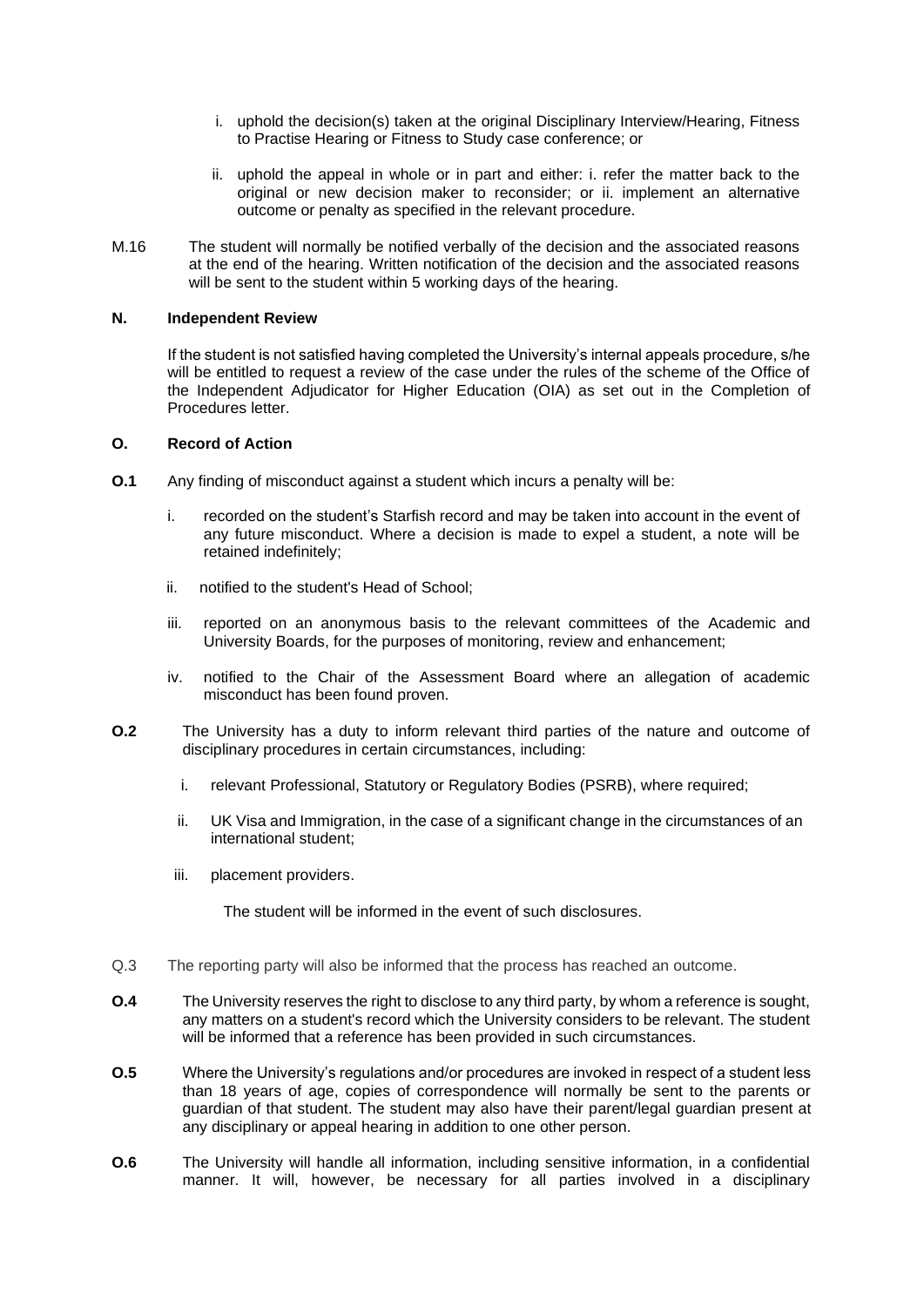interview/hearing and any appeal hearing to have access to all information to enable them to make a judgement based on the full facts. This may include sensitive information relating, for example, to a student's health or criminal convictions. Certain professional courses may require that this information is notified outside the University to relevant professional bodies or partner agencies. In these circumstances, the student will be notified at the time of the disclosure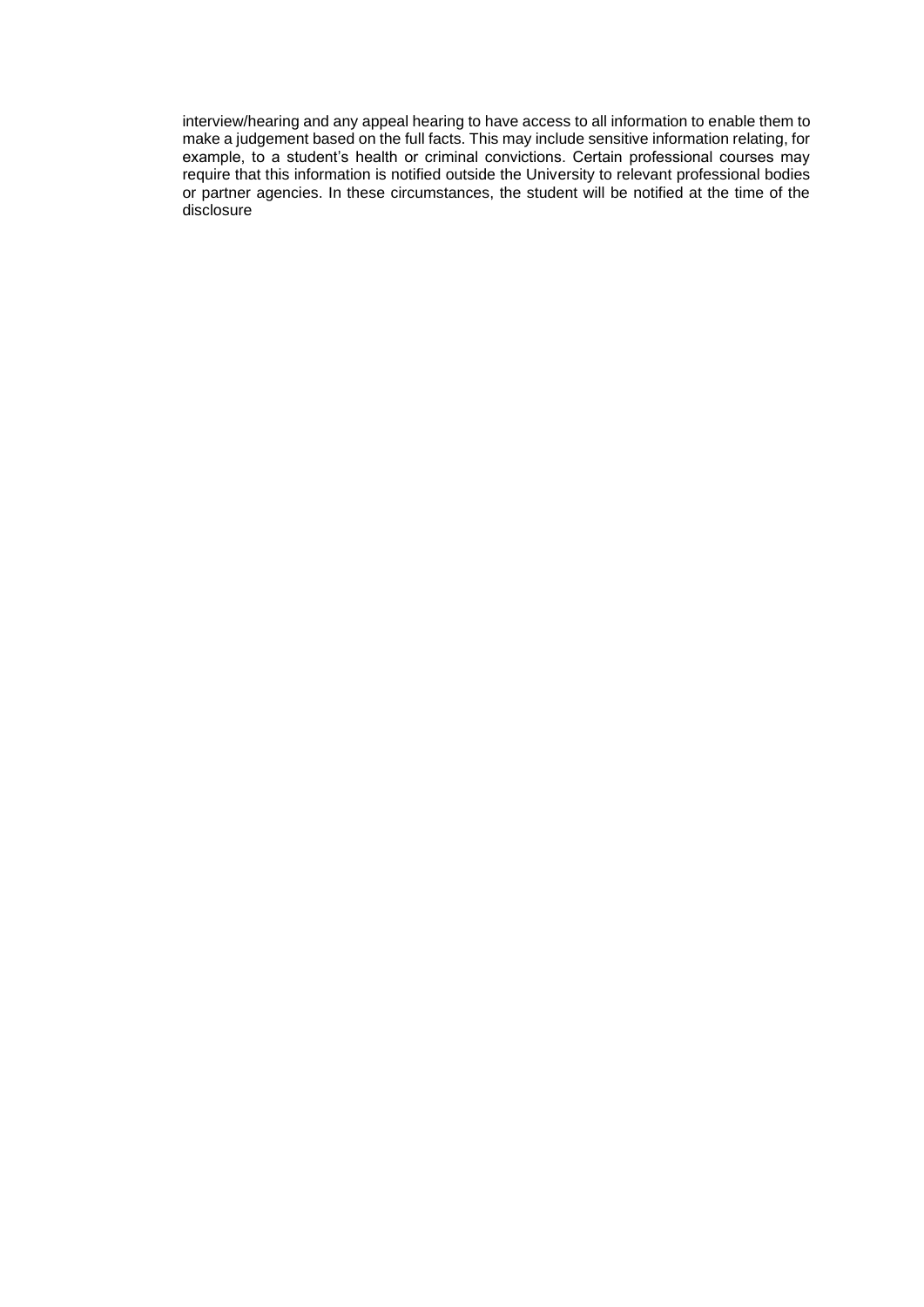#### **DEFINITIONS**

#### **Partial Exclusion, Suspension, Withdrawal and Expulsion of Students**

#### **[a] Partial Exclusion**

Partial exclusion involves selective restriction on attendance at or access to the University and its courses or placements or prohibition on exercising the functions or duties or any office or committee membership in the University or the Students' Union, the exact details to be specified in writing. It will be effective for a limited period. It may include a requirement that a student has no contact with a named person or persons. Partial exclusion may be imposed as an interim measure in accordance with section E.

#### **[b] Suspension**

Suspension involves a total prohibition of attendance at or access to the University and on any participation in University activities including placements; but it may be subject to qualification, such as permission to attend for the purpose of an examination, counselling, or seeking advice from the Students' Union Advice and Representation Centre. It will be effective for a limited period. It may include a requirement that a student has no contact with a named person or persons.

Where appropriate, a student may be permitted to engage with the School to facilitate continuation of studies during a period of suspension. Schools will normally appoint a member of staff to act as the student's point of contact for academic queries and provision of learning materials. Suspension may be imposed as an interim measure in accordance with section E.

#### **[c] Withdrawal**

Withdrawal involves the termination of a student's enrolment at the University. A student who is withdrawn from the University is prohibited from attendance at or access to the University and from any participation in University activities including placements, and loses student status. A student may be withdrawn following a Disciplinary Hearing or a Fitness to Practise Hearing or under the Fitness to Study procedure or under the Academic Regulations. If the student is in University accommodation, s/he may be given notice to quit the accommodation.

A student who is withdrawn from the University is not prohibited from enrolling at the University in future academic years, but admittance may be subject to conditions. The University will apply the Tuition Fee Policy with respect to 'non-completion' for a student who is withdrawn. The University will apply the provisions as detailed below with respect to the retention of credits or the granting of any exit award.

## **[d] Expulsion**

Expulsion involves permanent exclusion from the University and of any participation in University activities including placement. A student who is expelled from the University is prohibited from attendance at or access to the University, loses student status and is not permitted to re-enrol at the University or on any course provided by a partner institution that leads directly to a University award except by special dispensation of the Vice-Chancellor.

Expulsion may be subject to qualification, such as permission to attend for the purpose of seeking advice in relation to disciplinary procedures or appeals until such time that either the date for submission of an appeal has passed or that an appeal has been considered and not upheld.

A student who is expelled is so from the date of the formal notification. If any subsequent appeal against that decision is upheld and the student is re-instated, the student will be reenrolled subject to standard enrolment requirements.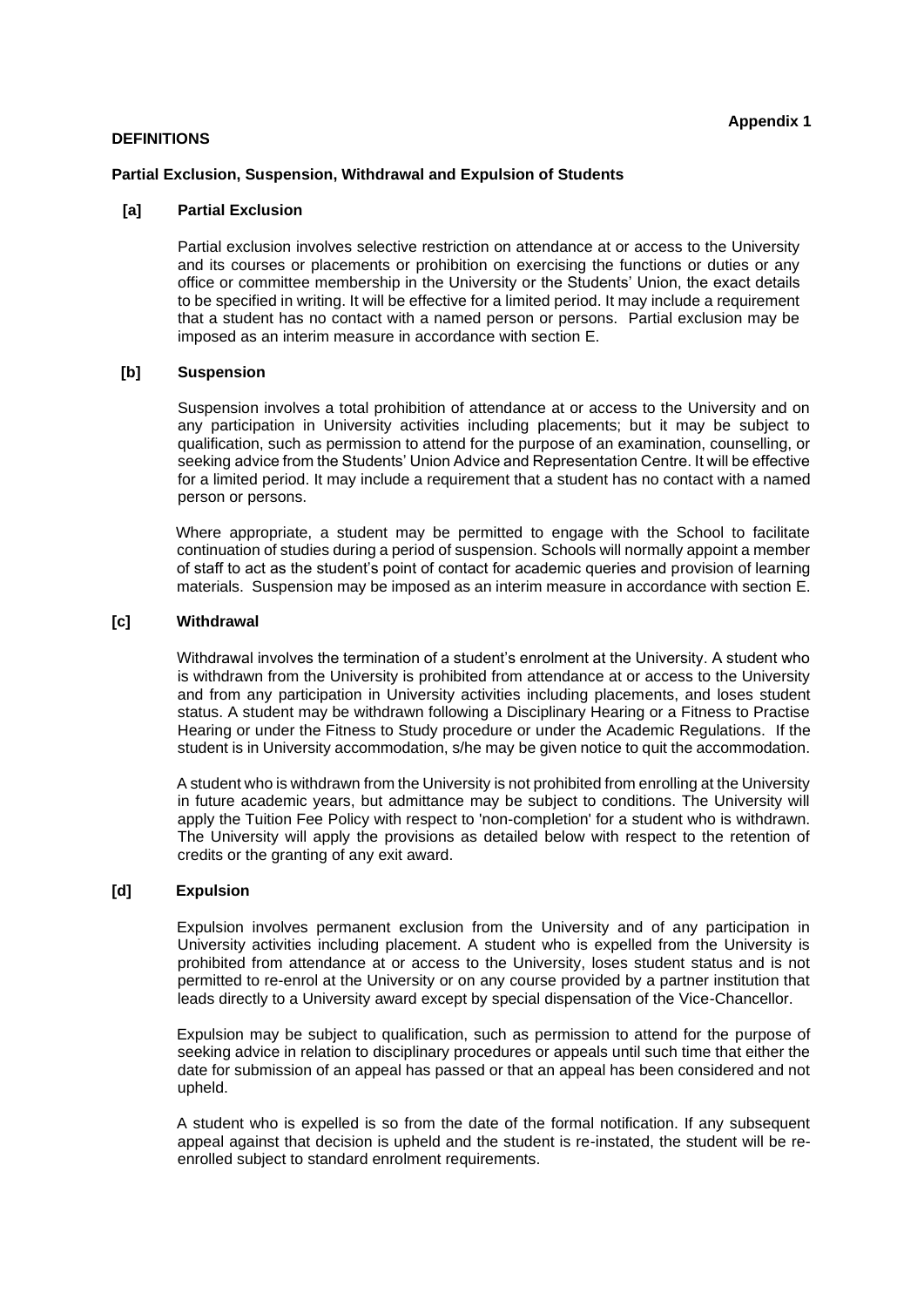- i. A student may be expelled following a Disciplinary or Fitness to Practise or Academic Misconduct Hearing.
- ii. In the case where a student is expelled or withdrawn, s/he will normally be permitted to retain any completed credits (unless those credits have been found to have been gained by dishonest or unfair means), at the discretion of the Disciplinary Committee in consultation with the Chair of the relevant Assessment Board.
- iii. A student who is expelled or withdrawn who is permitted to retain any existing credits will normally be granted any appropriate exit award in line with the Academic Regulations. Any such award will be at the explicit discretion of the Disciplinary Committee, in consultation with the Chair of the Assessment Board.
- iv. In the case of a student who is from a professional course which leads directly to, or which satisfies the conditions of, a professional qualification, or which confers a direct licence to practise (a) particular profession(s), the Disciplinary Committee will consult with the Chair of the relevant Assessment Board as to the appropriateness of granting any exit award.
- v. In the case of a student who is from a professional course which leads to, or which satisfies the conditions of, a professional qualification, or which confers a direct licence to practise (a) particular profession(s), the relevant professional body will be informed of the expulsion in line with the Fitness to Practise Procedure and/or section G.
- vi. The University will apply the Tuition Fee Policy with respect to 'non-completion' for a student who is expelled.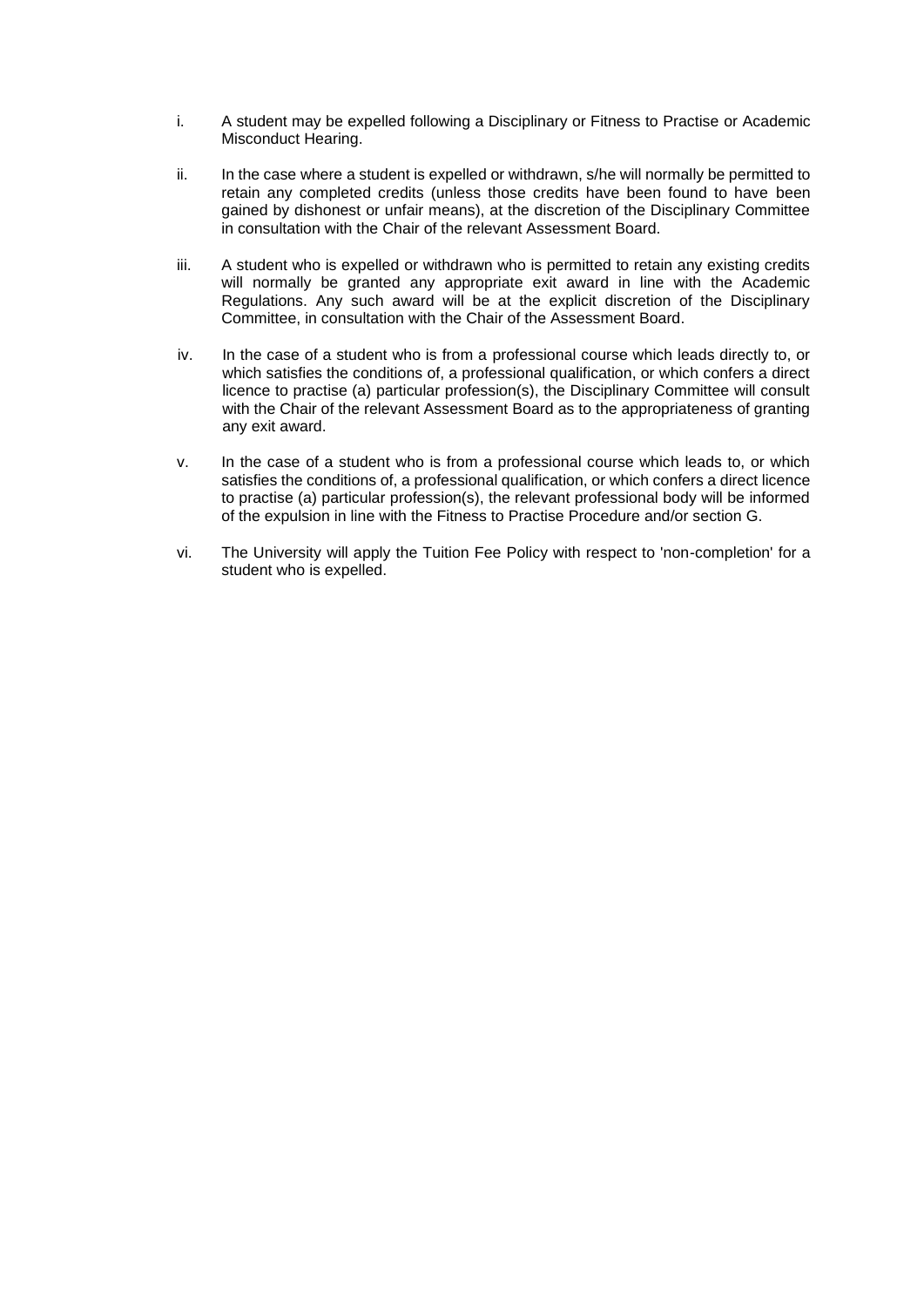#### **APPENDIX 2**

#### **STUDENT DRESS POLICY**

- 1. The University affords students the flexibility to dress appropriately to the learning and teaching and/or research environment in which they are participating. The University is also obliged to ensure duty of care and to abide by the regulations of its partner organisations. In certain settings, it is therefore necessary to impose some dress regulations based on health and safety (including infection control) and professional or regulatory body requirements. In addition, students are required to abide by any dress code regulations imposed by individual placement providers. This Policy should also be read in conjunction with any dress codes for staff which may pertain and will serve as additional guidance to staff. The University's specific dress policies are set out below.
- 2. Health and Safety (including infection control)

In laboratories, workshops, studios, kitchens, outdoor education and similar teaching practice settings, students must ensure they are dressed in a manner appropriate to their learning and teaching and/or research environment. Generally:

**Clothing**: Must be comfortable. Shorts may not be permitted in laboratories for protection against any chemical spillage or infection control. Headscarves and/or any facial covering should be firm, secure, safe and not interfere with the wearing of any personal protective equipment. Protective clothing such as overalls, lab coats, eyewear or gloves will often be required to be worn and should be removed and placed or disposed of carefully when no longer required.

If there is any risk of entanglement in moving parts of machinery, loose clothing must not be worn (e.g. sleeves, ties etc).

**Footwear:** Must be low heeled and should protect the feet should any chemical spillage occur. If there is a risk of a sharp or heavy object injuring the feet, then protective footwear will be required.

Footwear appropriate for outdoor education activities must be worn where indicated by supervising staff. Failure to do so will prevent you taking place in the planned activities.

**Jewellery:** The wearing of jewellery must be in compliance with a health and safety risk assessment. There may be some activities where it will be necessary to remove jewellery (e.g. some sports activities, working with moving machinery where there is a risk of entanglement).

**Hair:** Long hair should be tied back/secured if there is a risk of entanglement in equipment or moving machinery or if prevention of contamination is required. Specific clothing requirements or restrictions will be detailed on a risk assessment.

3. Professional or regulatory body requirements

The University works with many professional and regulatory bodies which accredit our broad range of programmes. A small number of these bodies advise on dress code regulations which apply to students studying specific disciplines/programmes. Students should consult relevant course literature and professional and regulatory body codes for further specific information.

Whilst the University will aim periodically to review such regulations to determine which professional bodies place any restrictions, it is the responsibility of the student to check this information with the appropriate body to ensure that their preferences of dress can be accommodated by the University.

#### **4. Individual Placement Providers**

The University and all its students must abide by any dress code policy determined by individual placement providers which usually cover student placements and trainees. Students must check any limitations as part of their placement search and allocation.